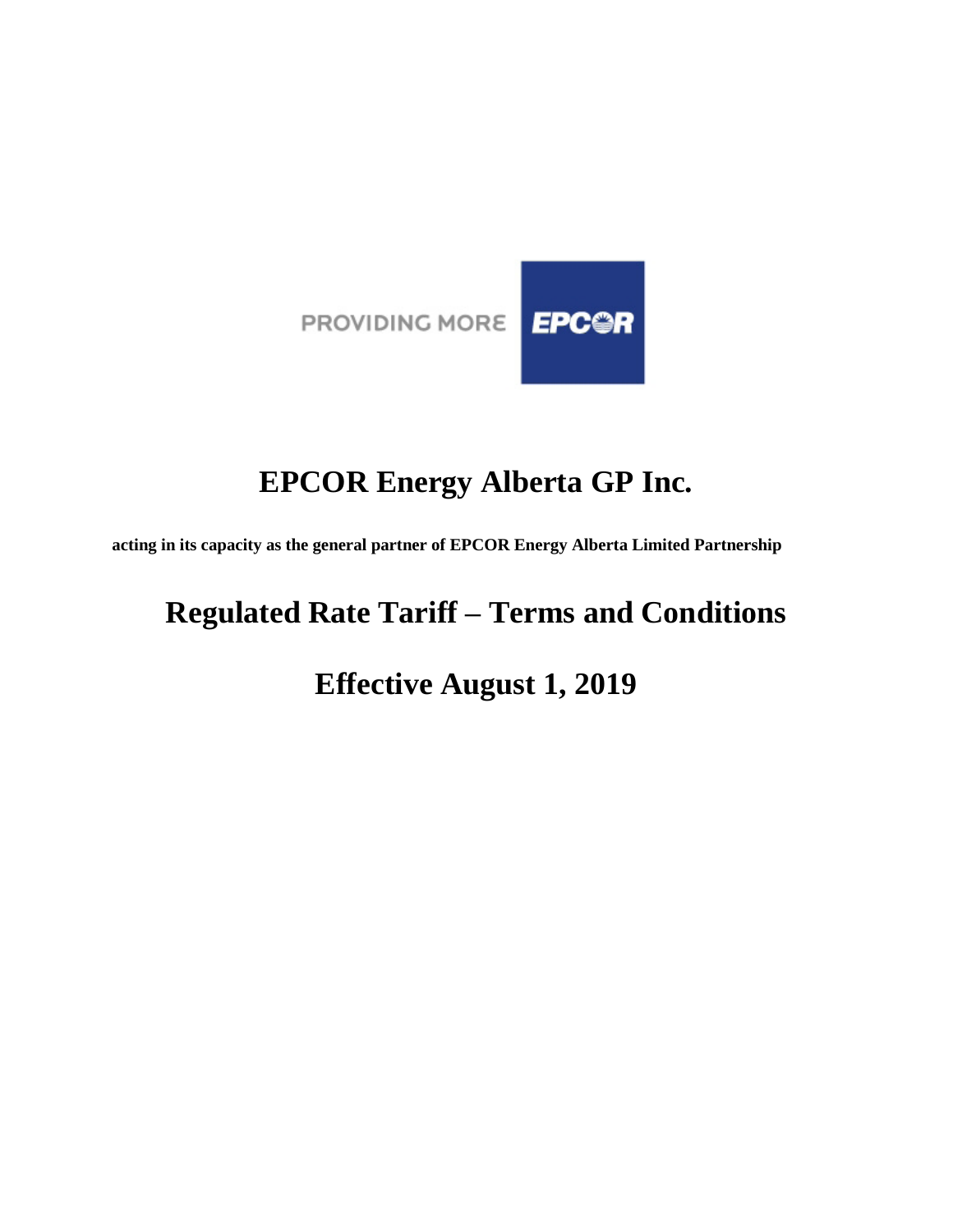# **Table of Contents**

| 1.1  |                                                                            |  |
|------|----------------------------------------------------------------------------|--|
|      |                                                                            |  |
| 2.1  |                                                                            |  |
| 2.2  |                                                                            |  |
| 2.3  |                                                                            |  |
| 2.4  |                                                                            |  |
| 2.5  |                                                                            |  |
|      |                                                                            |  |
| 3.1  |                                                                            |  |
| 3.2  |                                                                            |  |
| 3.3  |                                                                            |  |
| 3.4  |                                                                            |  |
| 3.5  |                                                                            |  |
| 3.6  |                                                                            |  |
|      |                                                                            |  |
| 4.1  |                                                                            |  |
| 4.2  |                                                                            |  |
| 4.3  |                                                                            |  |
| 4.4  |                                                                            |  |
| 4.5  |                                                                            |  |
| 4.6  |                                                                            |  |
|      |                                                                            |  |
| 5.1  |                                                                            |  |
| 5.2  |                                                                            |  |
| 5.3  |                                                                            |  |
| 5.4  |                                                                            |  |
| 5.5  |                                                                            |  |
| 5.6  |                                                                            |  |
|      |                                                                            |  |
| 6.1  |                                                                            |  |
| 6.2  |                                                                            |  |
| 6.3  |                                                                            |  |
| 6.4  |                                                                            |  |
| 6.5  |                                                                            |  |
| 6.6  |                                                                            |  |
|      |                                                                            |  |
| 7.1  |                                                                            |  |
| 7.2  |                                                                            |  |
|      |                                                                            |  |
| 8.1  |                                                                            |  |
| 8.2  |                                                                            |  |
| 8.3  |                                                                            |  |
| 8.4  |                                                                            |  |
| 8.5  |                                                                            |  |
| 8.6  |                                                                            |  |
| 8.7  |                                                                            |  |
| 8.8  |                                                                            |  |
| 8.9  |                                                                            |  |
| 8.10 | OTHER OCCUPANTS' LIABILITY FOR PAYMENT AND CHANGE OF CUSTOMER OF RECORD 13 |  |
| 8.11 |                                                                            |  |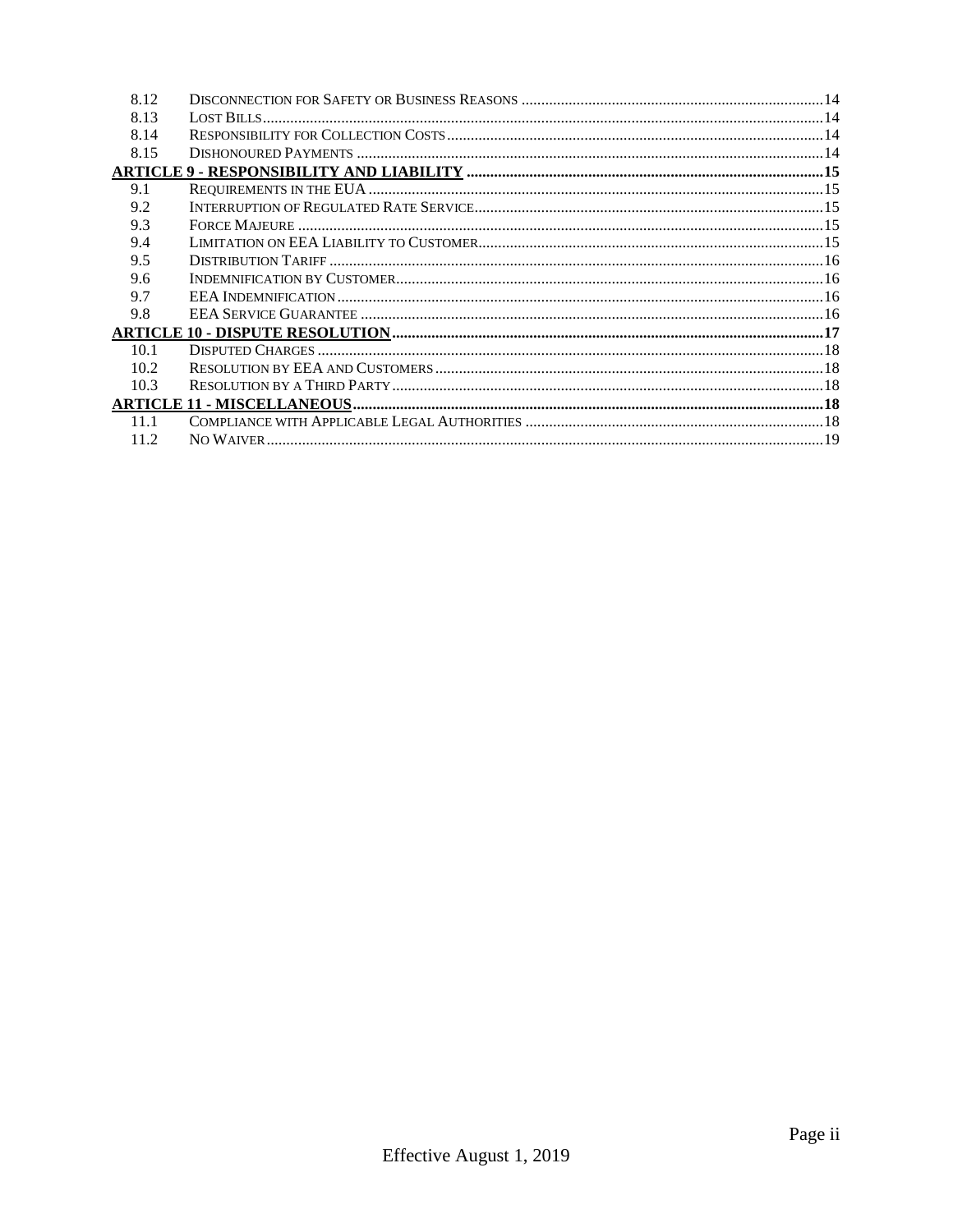#### **ARTICLE 1 – PREAMBLE**

#### **1.1 Provision of Regulated Rate Service**

EDTI and Fortis have made arrangements with EPCOR Energy Alberta GP Inc. ("EEA") to perform EDTI and Fortis' obligations to provide Regulated Rate Service to eligible Customers in their service area. EEA provides Regulated Rate Service under its Regulated Rate Tariff that has been approved by the Commission and includes these RRT Terms and the Price Schedules. These Price Schedules set out the rates, charges and fees approved by the Commission for Regulated Rate Service provided by EEA.

These RRT Terms are the terms and conditions upon which EEA offers and provides Regulated Rate Service to Eligible Customers.

The Regulated Rate Tariff is available for public inspection at EEA's website www.epcor.ca and during normal business hours at EEA's business offices at 2000 - 10423 101 Street, Edmonton, Alberta.

# **ARTICLE 2 – DEFINITIONS AND INTERPRETATION**

#### **2.1 Definitions**

The following words and phrases, whenever used in the Regulated Rate Tariff, shall have the following meanings:

**"Account"** means a written and/or digital record that EEA uses to track and record customer information, service types and financial transactions that affect a Customer of Record. EEA will only discuss Account information with the Customer of Record and parties authorized by the Customer of Record. A Customer of Record can have more than one Account.

**"Alberta Interconnected Electric System" or the "AIES"** means the "interconnected electric system" as defined in the EUA.

**"Business Day"** means a day, which is not a Saturday, Sunday or statutory holiday in the Province of Alberta, and "day" means any calendar day.

**"Commission" or "AUC"** means the Alberta Utilities Commission and any successor organization with jurisdiction under the RRO Regulation*.*

**"Company"** means EEA.

**"Customer"** means a "regulated rate customer" as defined in the RRO Regulation who accepts, uses or receives Service from EEA at a Site located in the service area of EDTI or Fortis, including any Tenant, Landlord or Property Owner at the Site.

**"Customer of Record"** means the Customer for whom EEA has an Account pursuant to Article 4.2 or Article 8.10.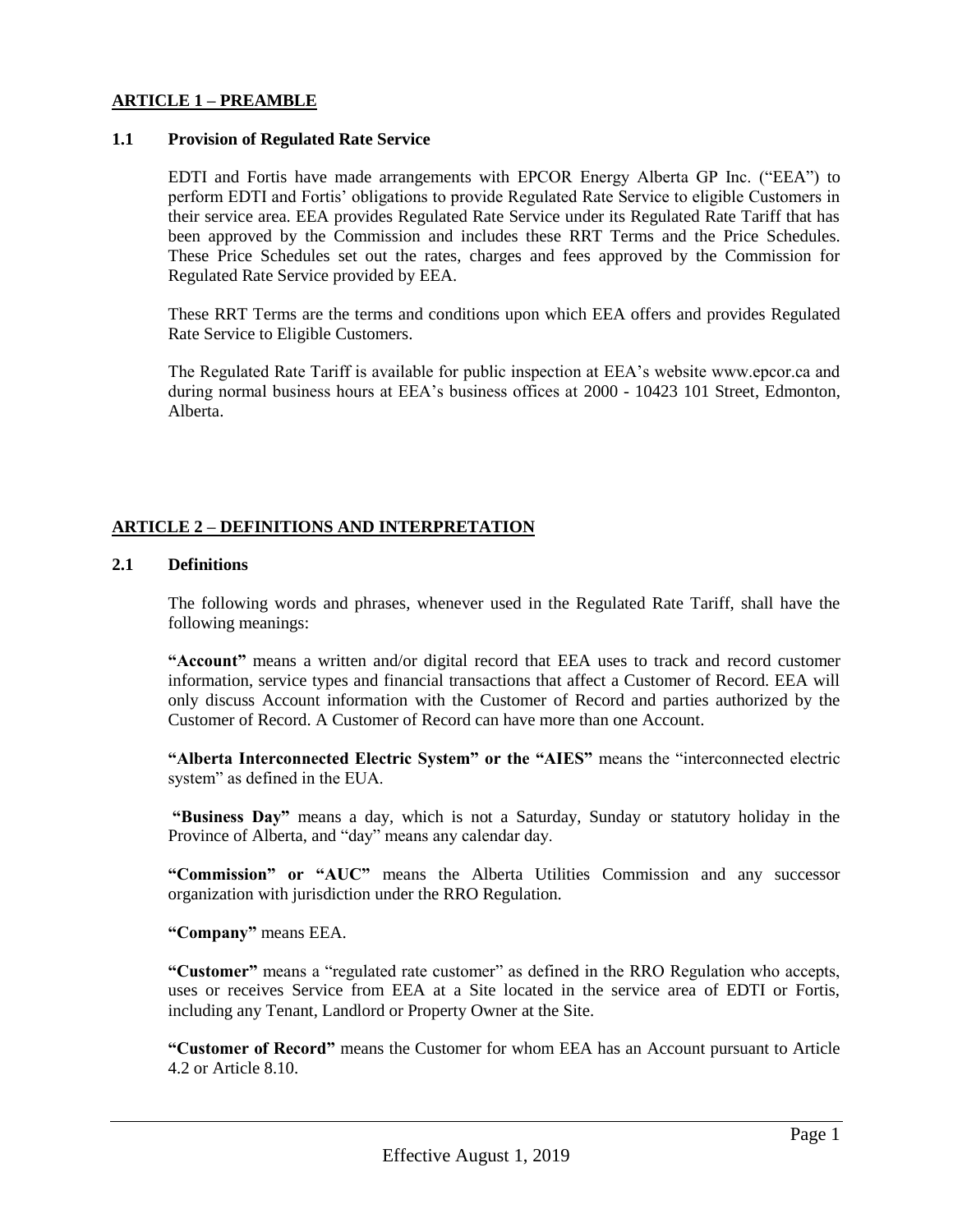**"Deposit"** means a cash security amount deposited by the customer with EEA pursuant to Article 5.

**"Distribution Access Service"** means "distribution access service" as defined in the EUA provided to Customers by means of EDTI's or Fortis' Distribution System.

**"Distribution System"** means an "electric distribution system" as defined in the EUA.

**"Distribution Tariff"** means, at any point in time, EDTI or Fortis' tariff for the provision of Distribution and System Access Service approved by the Commission and in effect at such time.

**"EDTI"** means EPCOR Distribution & Transmission Inc.

**"EDTI Terms and Conditions"** means the terms and conditions for distribution and system access service set out in EDTI's Distribution Access Tariff and System Access Tariff.

**"EEA"** means EPCOR Energy Alberta GP Inc.

**"Electricity Services"** means "electricity services" as defined in the EUA.

**"Energy"** means "electric energy" as defined in the EUA, expressed in kilowatt hours.

**"EUA"** means the *Electric Utilities Act,* S.A. 2003, c. E-5.1, including the regulations enacted thereunder, as re-enacted, amended or replaced from time to time.

**"Exchange"** means "exchange" as defined in the EUA.

**"Facilities"** means physical plant (including, without limitation, transmission and distribution lines, transformers, meters, equipment and machinery).

**"Force Majeure"** means circumstances not reasonably within the control of EEA including acts of God, strikes, lockouts or other industrial disturbances, acts of the public enemy, wars, blockades, insurrections, riots, epidemics, landslides, lightning, earthquakes, fires, storms, floods, high water, washouts, inclement weather, orders or acts of civil or military authorities, civil disturbances, explosions, breakdown or accident to equipment, mechanical breakdowns, interruption of supply, goods or services including electricity or the electricity Distribution Access Service, the intervention of federal, provincial, or local government or from any of their agencies or boards, excluding decisions and/or orders made by the Commission in the normal course of exercising its authority to establish the revenue requirement of the parties to this agreement, the order or direction of any court, and any other cause, whether of the kind herein enumerated or otherwise.

**"Fortis"** means FortisAlberta Inc.

**"Fortis Terms and Conditions"** means the terms and conditions for distribution and system access service set out in Fortis' Distribution Access Tariff and System Access Tariff as amended or replaced from time to time.

**"Indemnity Bond"** means a written undertaking of a financial institution on behalf of a Customer to cover any losses suffered by EEA arising from non-payment by the Customer of money the Customer owes to EEA.

**"Independent System Operator"** has the meaning provided in the EUA.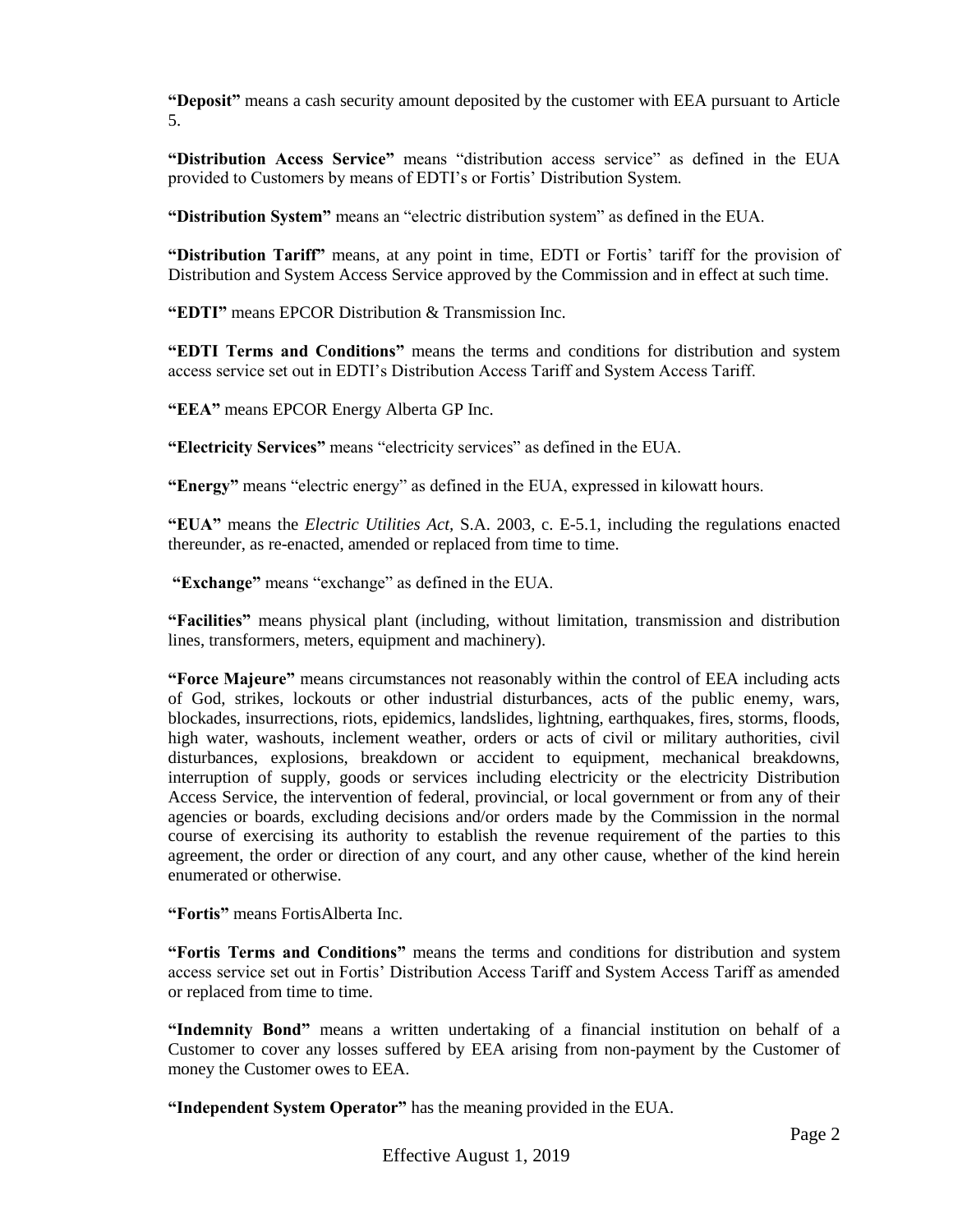**"Irrevocable Letter of Credit"** means a financial institution's letter of credit guaranteeing a Customer's payment to EEA.

**"Landlord"** means (i) a Person who is the Property Owner of a property that is leased or rented or otherwise in the possession of another Person, called the Tenant; or (ii) a Person authorized to manage such a property on behalf of the Property Owner.

**"Load"** means Energy consumed by Customers together with allocated Losses and other unaccounted for Energy.

**"Losses"** means the Energy that is lost through the process of transmitting and distributing electric Energy.

**"Non-Regulated Rate Services"** means the various services, other than Regulated Rate Service, provided to a Customer by EEA and other Persons from time to time.

**"Non-Sufficient Funds"** means a reason provided by a financial institution for dishonouring a cheque, credit card or authorized withdrawal payments because the amount of funds available in the customer's account with the financial institution is less than the attempted payment by cheque, credit card or authorized withdrawal.

**"Owner"** means the owner of a Distribution System.

#### **"Permissible Disconnection Period"** means

- (a) the period between April 16 to October 14 of any year, and
- (b) when the temperature will be above 0 degrees Celsius in the 24-hour period after the proposed disconnection.

**"Person"** means a person, firm, partnership, corporation, organization or other association, and includes an individual member thereof.

**"Point of Service"** means the point at which EDTI or Fortis' service conductors are connected to the wires or apparatus of a Customer.

**"Price Schedule"** means EEA's Regulated Rate Tariff Price Schedules, approved by the Commission.

**"Property Owner"** means:

- (a) the registered owner of a parcel of land in the register maintained by the Registrar of Titles under the *Land Titles Act*; or
- (b) a person who has purchased the parcel from the person mentioned in sub clause (a) pursuant to an agreement for purchase and sale.

**"RRO"** means Regulated Rate Option.

**"RRO Regulation"** means the *Regulated Rate Option Regulation*, AR 262/2005 as amended from time to time.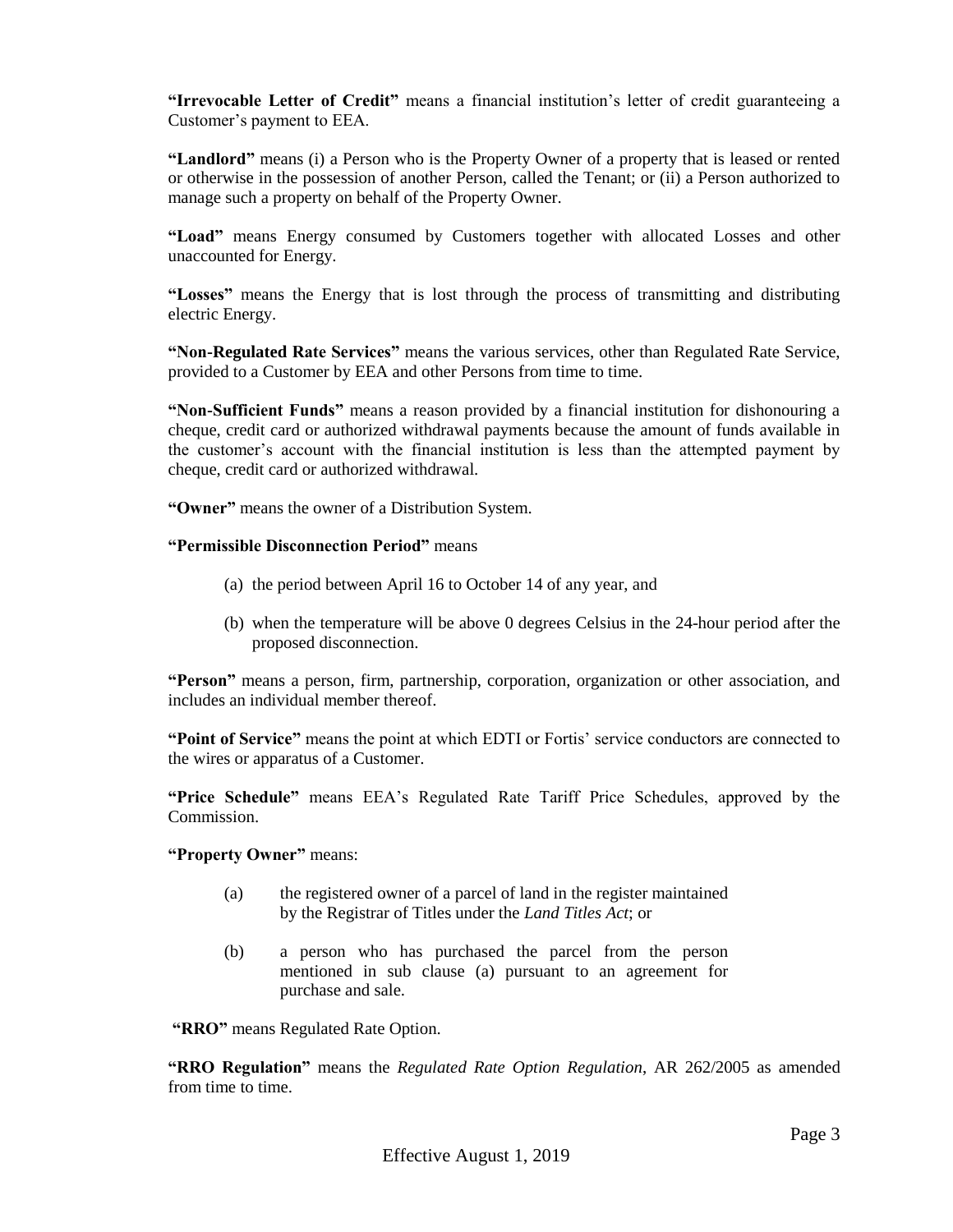#### **"Regulated Rate Service"** means:

- (a) arranging for the Exchange or purchase of Energy on behalf of a Customer in accordance with the RRO Regulation;
- (b) arranging for Distribution Access Service on behalf of a Customer in accordance with EEA's Regulated Rate Tariff.

**"Regulated Rate Service Agreement"** means an agreement respecting Regulated Rate Service between EEA and a Customer in a form acceptable to EEA.

**"Regulated Rate Tariff"** means EEA's Regulated Rate Tariff approved by the Commission for Regulated Rate Tariff Customers, including these RRT Terms and the Price Schedules.

**"Retailer"** means a "retailer" as defined in the EUA.

**"RRT Arrangement Agreement"** means the Agreement between EDTI and EEA, and Fortis and EEA for EEA to provide a RRT service to Eligible Customers in the EDTI and Fortis service area.

**"RRT Terms"** means these terms and conditions, as they may be amended from time to time.

**"Rule 003"** means *AUC Rule 003 Service Quality and Reliability Performance Monitoring and reporting for regulated Rate Providers and Default Supply Providers* as amended from time to time.

**"Security"** includes, but is not limited to, Deposit, Indemnity Bond or Irrevocable Letter of Credit acceptable to EEA**.**

**"Service"** means Regulated Rate Service.

**"Service Connection"** means all Facilities required for providing services up to the Point of Service.

**"Site"** means, in relation to a Service Connection for a Customer, the Point of Service for the Customer.

**"Tenant"** means any Person who has the use of or occupies a premises or property owned by another Person.

**"Transmission Tariff"** means, at any point in time, EDTI's or Fortis' tariff for the provision of System Access Service approved by the Commission and in effect at such time.

# **2.2 Conflicts**

If there is any conflict between a provision expressly set out by an order of the Commission and these RRT Terms, the Commission order shall govern.

If there is any conflict between these RRT Terms and a provision of the EUA, the provision of the EUA shall govern.

If there is any conflict between these RRT Terms and the corresponding Price Schedules, the Price Schedules shall govern.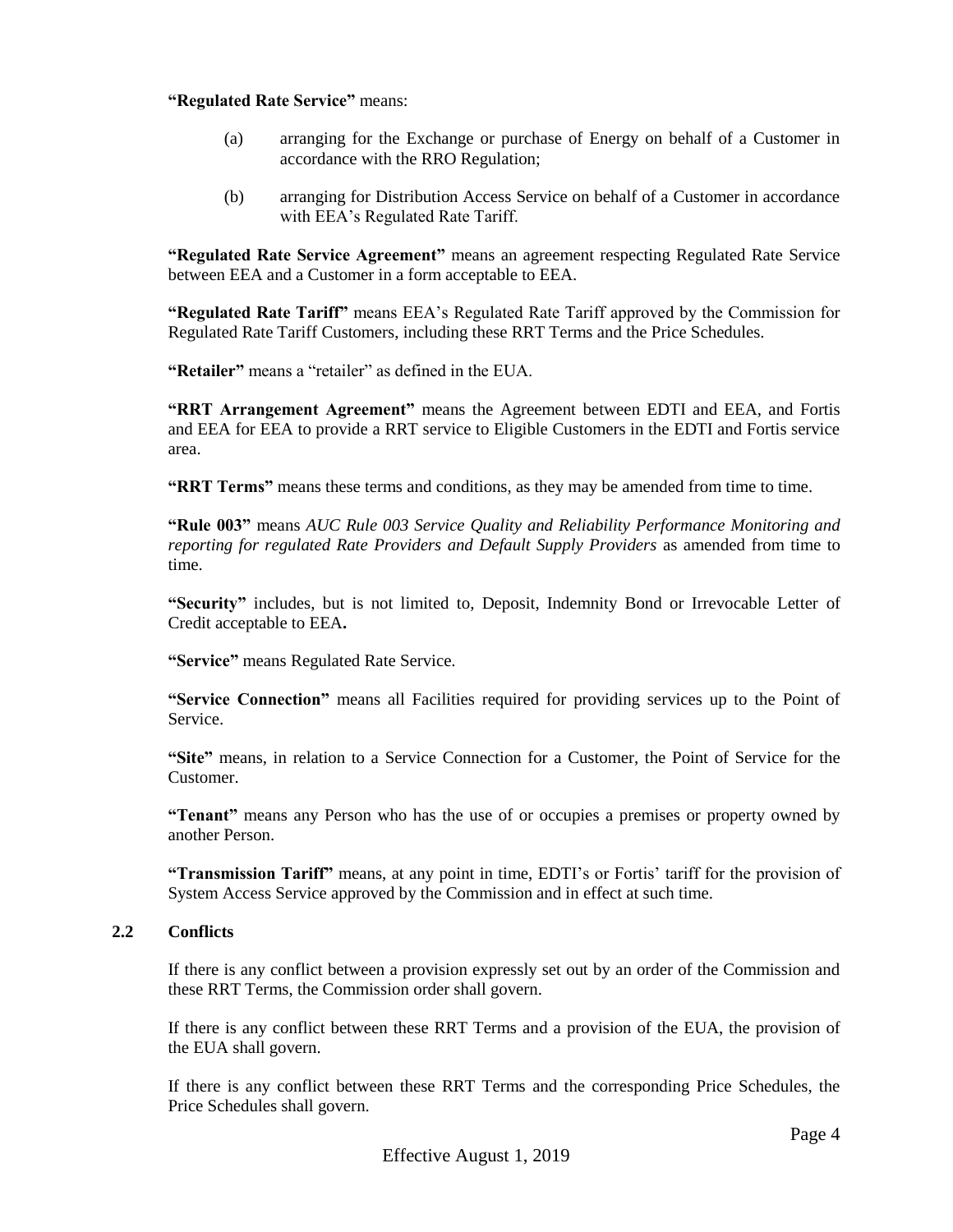#### **2.3 Headings**

The division of these RRT Terms into sections, subsections and other subdivisions and the insertion of headings are for convenience of reference only and shall not affect the construction or interpretation of these RRT Terms.

#### **2.4 Extended Meanings**

In these RRT Terms, words importing the singular number only shall include the plural and vice versa, words importing the masculine gender shall include the feminine and neuter gender and vice versa and words importing persons shall include individuals, partnerships, associations, trusts, unincorporated organizations and corporations.

# **2.5 Charges and Fees**

All rates, charges and fees referred to in these RRT Terms are as set out in the Price Schedule.

# **ARTICLE 3 – GENERAL PROVISIONS**

# **3.1 Effective Date**

These RRT Terms have been approved by the Commission in Decision 24034-D01-2019 and are effective as of August 1, 2019.

# **3.2 Customers Bound by Regulated Rate Tariff**

The Regulated Rate Tariff and Price Schedules approved by the Commission apply to each Customer. As a condition of accepting, using or receiving Regulated Rate Service, the Customer agrees to be bound by these RRT Terms and agrees to pay the rates, charges or fees applicable for such service, as prescribed in the Price Schedule whether the Customer signs a Regulated Rate Service Agreement or not. Each Customer is also bound by EDTI and/or Fortis' Distribution Tariff.

# **3.3 Modification of Regulated Rate Tariff**

No agent, employee or other representative of EEA is authorized to modify any provision or price contained in the Regulated Rate Tariff or to bind EEA to perform in any manner inconsistent with the Regulated Rate Tariff. Any request for the waiver or alteration of any part of the Regulated Rate Tariff must be filed with and approved by the Commission. EEA may make minor or routine changes by filing updated RRT Terms with the Commission.

# **3.4 Regulatory Approval and Amendment**

Other than minor or routine changes in accordance with Article 3.3, EEA may only amend the RRT Terms with approval of the Commission. Whenever the Commission approves an amendment to the RRT Terms or an amendment otherwise takes effect, the applicable section(s) of the RRT Terms will be revised to incorporate the amendments and the effective date of the amendments will be indicated in the revised section(s). The Commission will acknowledge the notice of the amendment to the RRT Terms within 60 days after such notice is filed, or the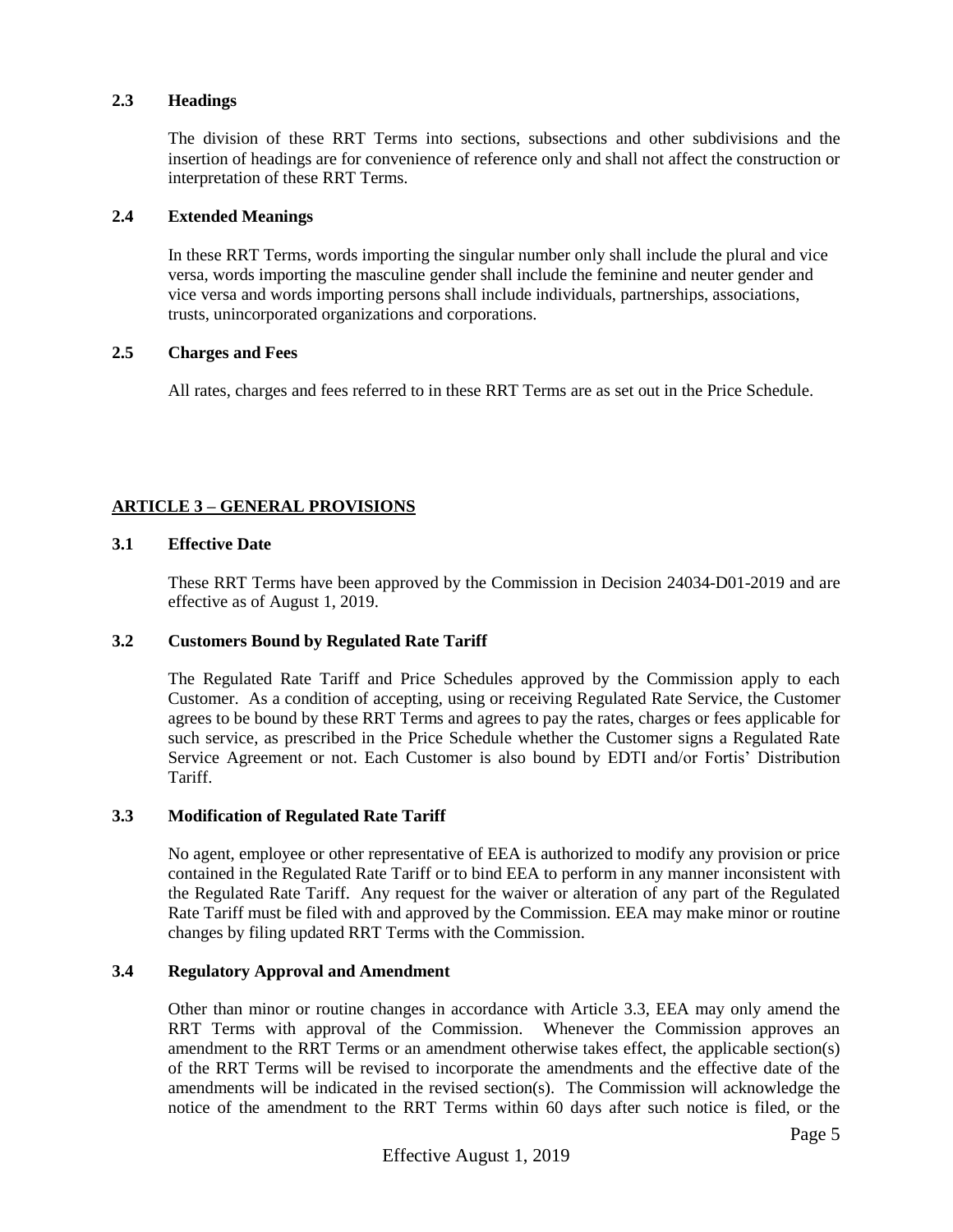Commission will direct a further process to deal with the requested changes as the Commission deems to be appropriate.

# **3.5 Applicable Taxes**

The Customer shall pay all taxes, fees or assessments that EEA is required to collect from time to time as required pursuant to any statute, regulation, or other governmental directive or order or decision of the Commission that applies to Regulated Rate Service.

# **3.6 Landlord Information**

EEA may require the Customer to indicate if the Customer is the Property Owner, Landlord or Tenant of the Site.

EEA will provide Landlords with the opportunity to register all Sites that they own or are responsible for such that in the case of a vacancy, the Landlord will automatically become the Customer of Record. This registration will not bind the Landlord to be responsible for past charges of a Tenant, incurred before the date of vacancy, unless specifically requested by the Landlord.

# **ARTICLE 4 – REGULATED RATE SERVICE**

# **4.1 Availability**

Service is available to Eligible Customers strictly in accordance with the Regulated Rate Tariff.

# **4.2 Requirements for Obtaining Regulated Rate Service**

A Customer who wishes to receive Service from EEA must apply over the phone, complete an application in writing, or apply electronically through the EPCOR website for Service at a Site notwithstanding that EEA may, at its sole discretion, put the Customer into service at a site for an account prior to the completion of the application. EEA requires notice that a Customer has taken possession of a Site such that EEA may issue a bill to the Customer. Failure to provide such notice may result in an administrative fee as set out in EEA's Price Schedules. EEA may require any Customer to provide a photo proof of identification or other documentation which confirms the commercial Customer's identity to become the Customer of Record. EEA may require proof from the Customer of the date the Customer took possession of the Site or took over responsibility for payment of the Service at the Site from the previous Customer of Record.

EEA requires at least three Business Days' prior notice to ensure a timely connection of Service at a Site. Expedited connection of Service is available on request and is subject to the payment by the Customer of any additional charges that EEA is obligated to pay on behalf of the Customer to EDTI or Fortis in relation to the expedited connection. EEA may declare at any time, that 30 days' notice is required to obtain Service, provided that the Customer is able to obtain electricity services during such 30-day notice period.

If EEA accepts a Customer's application, EEA will open an Account for the Customer for Service at the applied for Site and the Customer shall be the Customer of Record for the Site. The Customer will be responsible to pay to EEA all amounts charged to the Account from the time the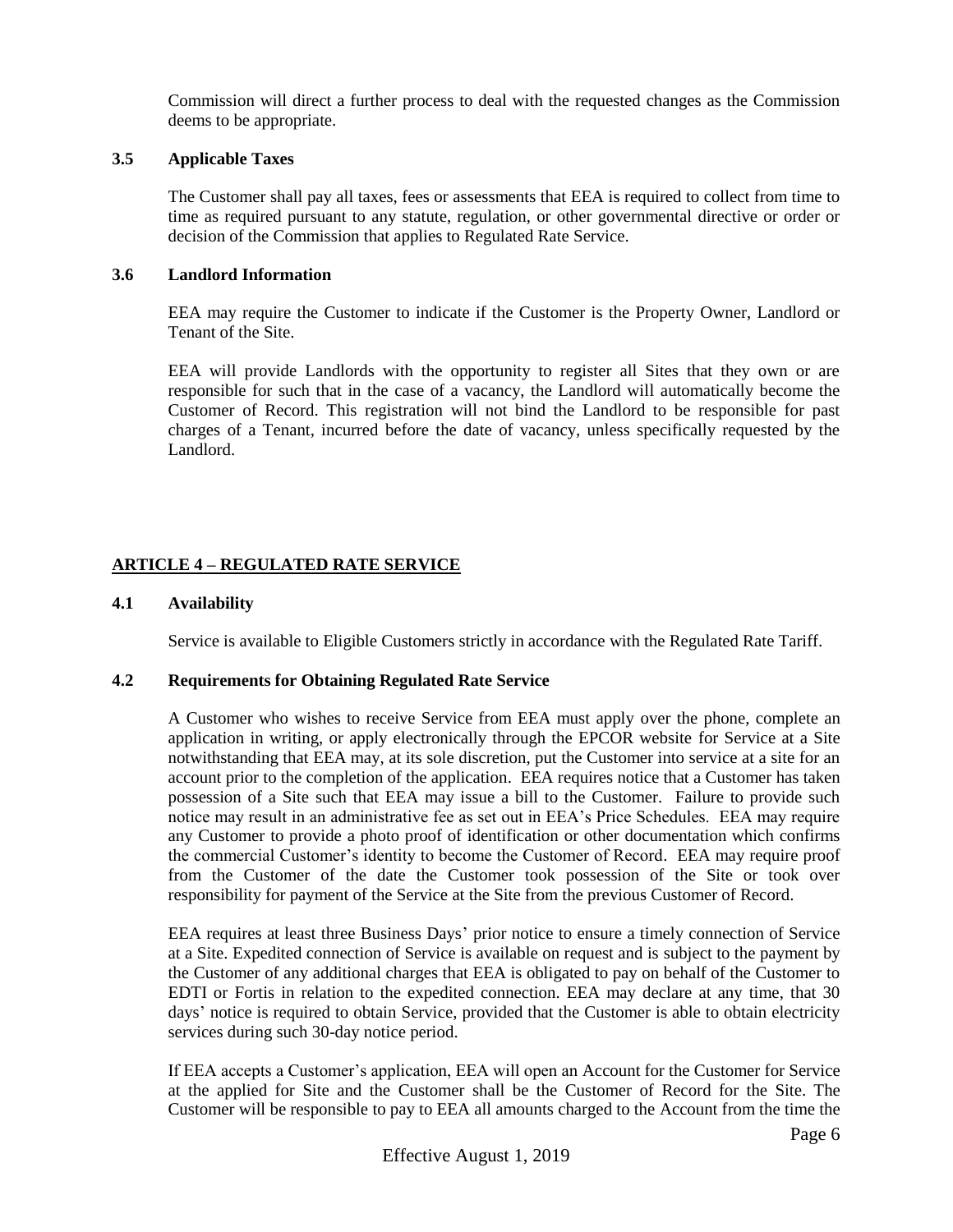Customer of Record begins receiving service until the date the Account is closed as provided in Article 6.

# **4.3 Refusal of Regulated Rate Service**

EEA reserves the right to refuse to provide Service when:

- (a) a previous Customer at the Site had a history of non-payment and EEA believes, on reasonable grounds, that the defaulting Customer would continue to occupy the premises located at the Site;
- (b) the Customer has not complied with the RRT Terms or the applicable provisions of the Regulated Rate Tariff;
- (c) the Customer has failed to provide the Security required by EEA;
- (d) EEA is not satisfied with the Customer's credit rating or credit history, unless the Customer has provided a deposit satisfactory to EEA in accordance with Article 5.1; or
- (e) the Customer has an outstanding balance with EEA for Service.

# **4.4 Customer Information**

EEA is committed to protecting the personal information of its Customers. By establishing or maintaining an Account a Customer's consent is implied for the collection, use and disclosure of personal information only for the purpose of ongoing services and support, unless a Customer indicates otherwise in writing.

Complete details of EEA's privacy policy and practices are available online at www.epcor.ca, or in printed form by request of the Customer to EEA.

EEA may at any time request from a Customer, such information that EEA considers reasonably necessary to determine the Customer's credit history and credit risk. The requested information may include:

- (a) full name, address, telephone number (home, work, and cellular), birthdates to allow EEA to determine a Customer's credit rating,
- (b) financial information and credit references to aid in assessing credit-worthiness; and/or
- (c) other personal information to identify the Customer.

Customers returning from a competitive retail service or existing Customers may be required to provide the same information as new Customers.

# **4.5 Customer Change of Name or Information**

The Customer must notify EEA as soon as reasonably possible of a change of name, mailing address or telephone number. Such notification shall be provided in writing if requested by EEA

# **4.6 Failure to Provide Information**

If, after notice of a failure to provide sufficient information, and reasonable opportunity to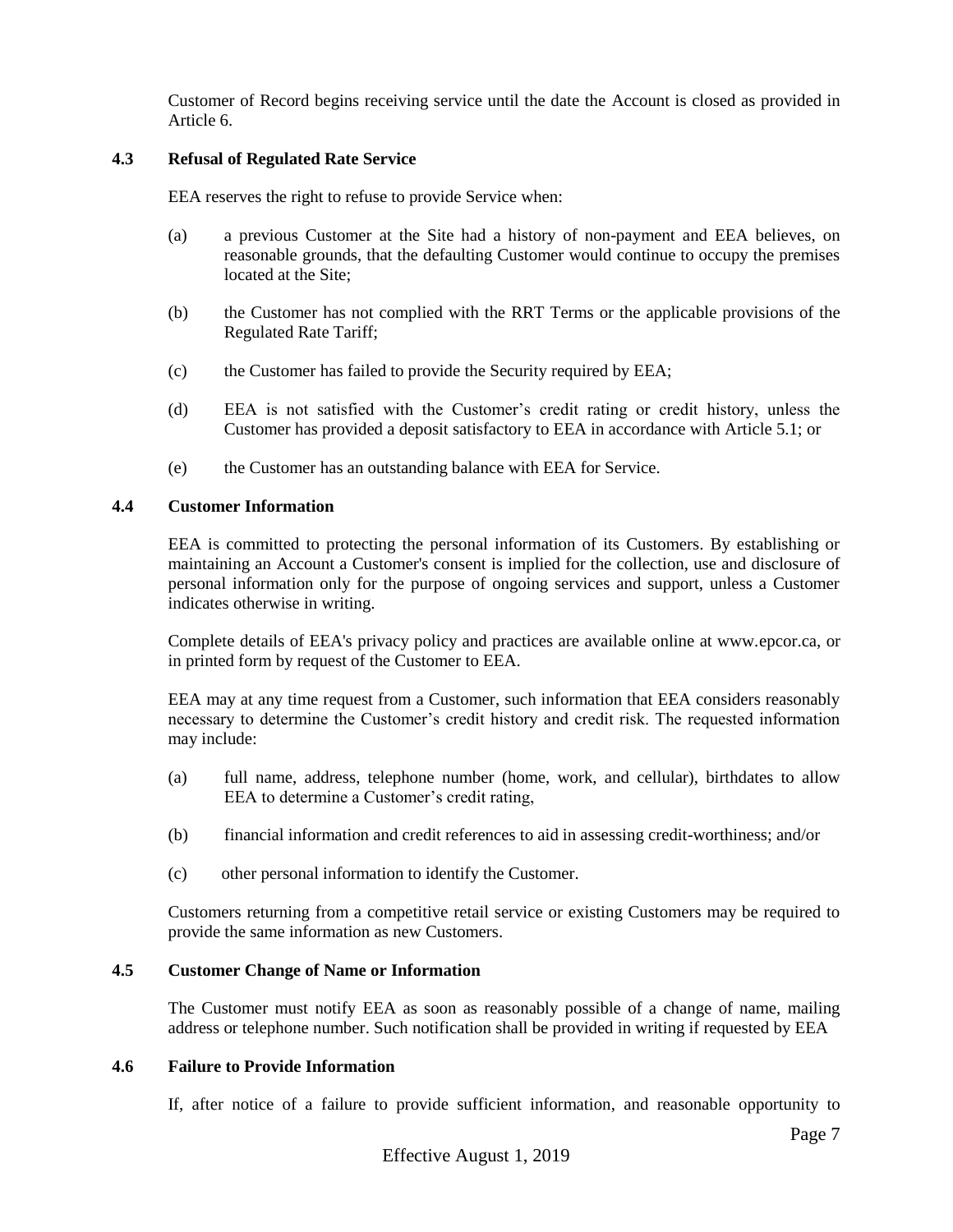remedy any deficiencies, a prospective Customer or existing Customer fails to provide information requested in accordance with Article 4.4 and does not provide Security in accordance with Article 5, EEA may:

- (a) refuse to provide Service to the new Customer,
- (b) discontinue or request a disconnection of Service to the existing Customer, or
- (c) terminate the Customer as Customer of Record.

#### **ARTICLE 5 – FINANCIAL SECURITY REQUIREMENTS**

#### **5.1 Requirement for Security**

EEA may require a Security or an increase in Security from a Customer in circumstances it considers appropriate, including, without limitation, the following circumstances:

- (a) if the Customer or prospective Customer applying for service cannot demonstrate a satisfactory credit rating to EEA as outlined in Article 4.4 or the Customer has refused to provide credit information to EEA;
- (b) the Customer has paid two consecutive bills late, in accordance with Article 8.5, in any twelve-month period,
- (c) the Customer has issued more than one payment that has been returned for non-sufficient funds in any six-month period;
- (d) there has been more than a 50% increase in the Customer's average monthly consumption of Energy over the prior six-month period; or
- (e) the Customer was previously terminated as Customer of Record and requests a new connection or reconnection of service; or
- (f) the Customer's service was disconnected for non-payment by EEA and requests a reconnection of service.

#### **5.2 Waiver of Security Requirement**

EEA may waive the requirement for Security by a Customer in the following circumstances:

- (a) where the Customer has a previous satisfactory credit history with EEA; or
- (b) where a result satisfactory to EEA is obtained from an external credit check; or
- (c) where the Customer provides to EEA an Indemnity Bond or Irrevocable Letter of Credit from a financial institution satisfactory to EEA.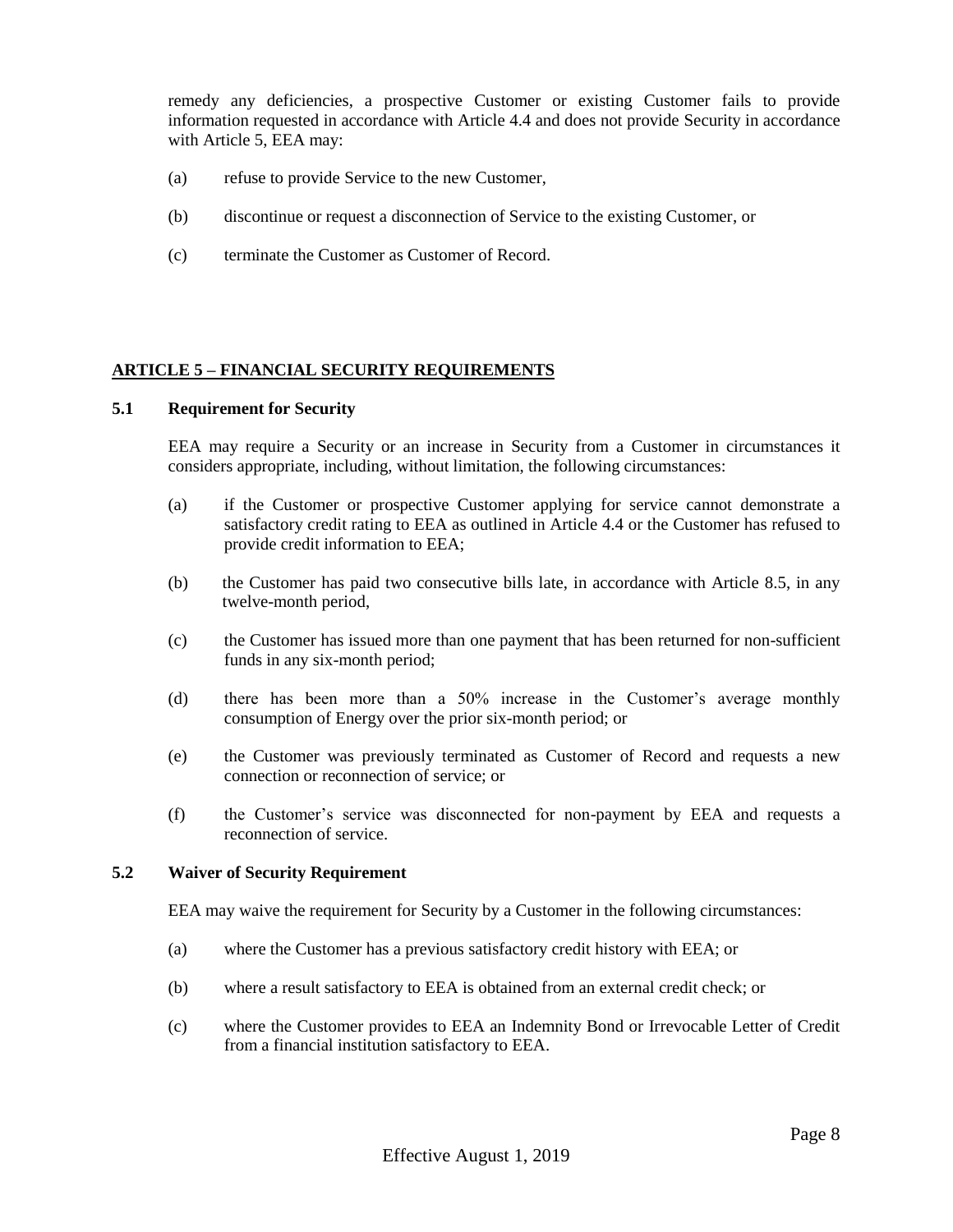# **5.3 Maximum Security**

The maximum Security EEA will require from a Customer under this Regulated Rate Tariff is equal to 30% of the annual total charge payable by the Customer, as reasonably estimated by EEA. At the discretion of EEA, EEA may allow an initial payment for a portion of the Deposit and payment of the remainder of the Deposit over a reasonable time period.

#### **5.4 Use of Security for Non-Payment**

At the discretion of EEA, a Security provided by a Customer, or a portion thereof may be applied against any amounts owed for Service. At the discretion of EEA a new Security may be assessed in this case.

# **5.5 Return of Security**

A Security provided by a Customer will be returned to the Customer or credited to the Account in case of a Deposit, after the Customer has demonstrated satisfactory credit history over a period of twelve (12) consecutive months. Where a Customer's Service is terminated and the Customer's Account is closed, and any outstanding amount remains, the Deposit will be applied to the balance owing by the Customer to EEA.

#### **5.6 Interest Payable on Deposits**

Interest will be paid on Deposit at the end of each calendar year or when the Customer's Account is closed. Interest will be calculated using simple interest on the daily balance of any cash deposit held by EEA in respect of the Customer. The interest rate applicable for each year will be the interest rate specified under the *Residential Tenancies Act*.

# **ARTICLE 6 – CLOSING AN ACCOUNT**

# **6.1 Notice to End Service at a Site**

Subject to Article 6.2, a Customer may end Service at a Site by giving EEA notice to end the Service. In order to end service at a site on a specified date, EEA requires at least three Business Days' prior notice. EEA may request proof that the Customer will no longer be responsible for the Site after that date. If a final meter reading is taken, the Customer will pay EEA all charges for a final meter reading incurred by EEA in accordance with EDTI or Fortis' Distribution Tariff.

# **6.2 Notice to Transfer to an Unregulated Retailer**

A Customer transferring to an unregulated retailer must provide EEA with 30 days' notice prior to the intended transfer date, such notice to be in effect for 60 days.

# **6.3 Relocation of Customer**

If the Customer wishes to continue to receive Service but to relocate from their current Site to a new Site, for example, as in the case of a move of residence, the Customer must notify EEA at least three Business Days prior to the Customer's requested relocation date. EEA may request proof that the Customer will no longer be responsible for the original Site after the relocation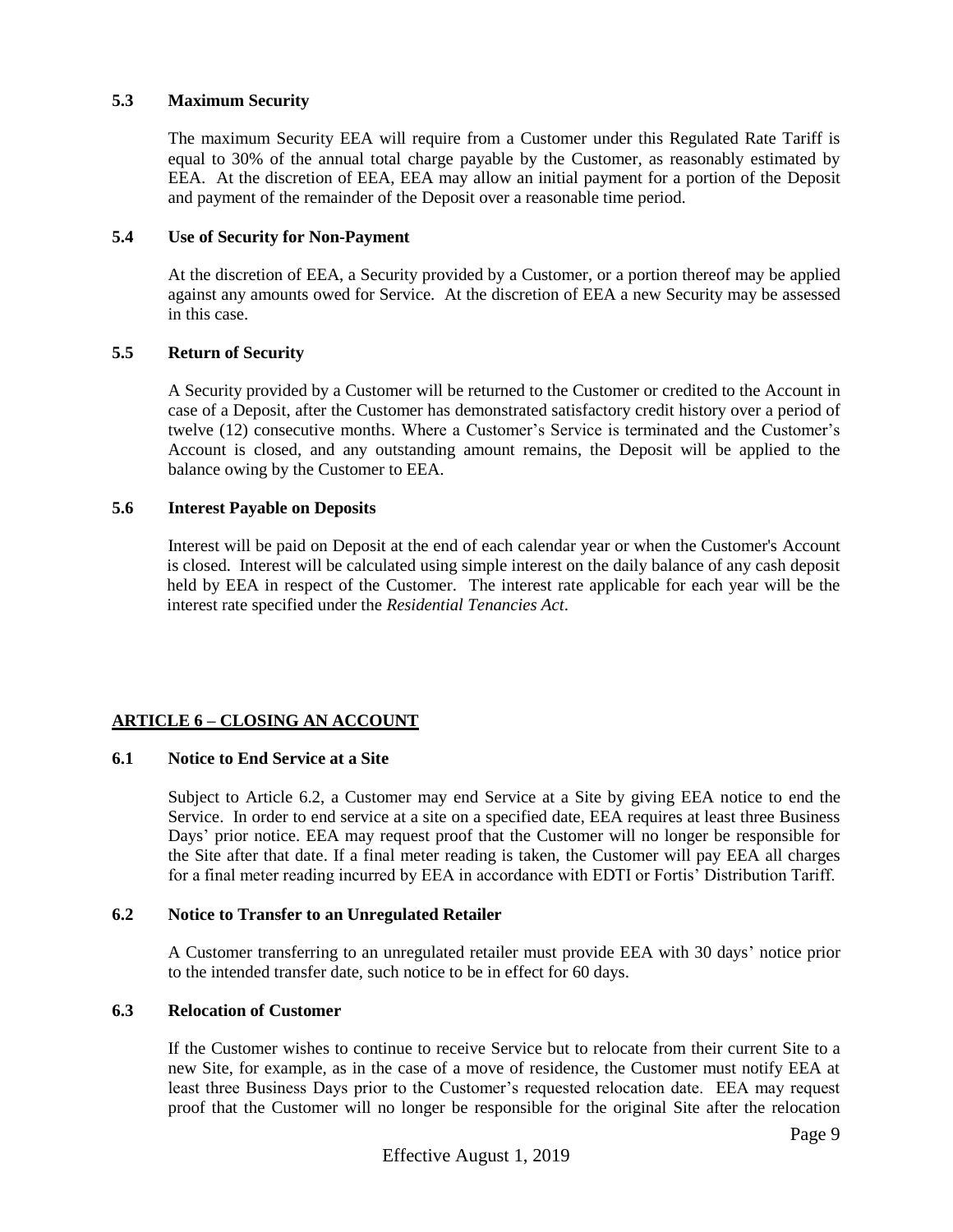date. If a final meter reading is taken at the previous Site, the Customer will pay EEA all charges for a final meter reading incurred by EEA in accordance with EDTI or Fortis' Distribution Tariff.

#### **6.4 No Assignment**

Service under the Regulated Rate Tariff is not assignable. The benefits and obligations of any service shall begin when EEA commences to supply Service, and shall enure to the benefit of and be binding upon the Customer's respective heirs, personal representatives, and successors.

This limit on assignment is not intended to infringe on or limit the right of the Customer to sell, remove or otherwise lawfully dispose of Customer's property, subject to the termination clauses of these RRT Terms. Upon termination, any outstanding balances will remain the obligation of the Customer.

# **6.5 Refund Cheques**

EEA will issue a refund cheque when an Account is closed if, after all amounts due are paid, there remains a credit balance of \$5.00 or more on the Account.

#### **6.6 Termination of Customer of Record**

EEA may, at is sole discretion, terminate the Customer as Customer of Record where the Customer fails to comply with Article 4.6, 5.1 or 8.1 but only after following the processes set out in Articles 8.3 and 8.12, and where EDTI or Fortis is unable to disconnect the Customer's Service Connection.

# **ARTICLE 7 – MEASUREMENT OF ENERGY CONSUMPTION**

#### **7.1 Measurement Provided by EDTI and Fortis**

EDTI and Fortis provide to EEA under their Distribution Tariffs meter readings and estimates of consumption of Energy by Customers. Billings to Customers under these RRT Terms shall be based on those meter readings and estimates. EEA assumes no liability to the Customer for meter readings and estimates provided by EDTI and Fortis.

# **7.2 Meter Testing**

If a Customer believes the meter to be in error, the Customer will arrange to have the meter tested by EDTI or Fortis. The Customer will pay EEA all charges for meter testing incurred by EEA in accordance with EDTI or Fortis' Terms and Conditions and associated Price Schedules.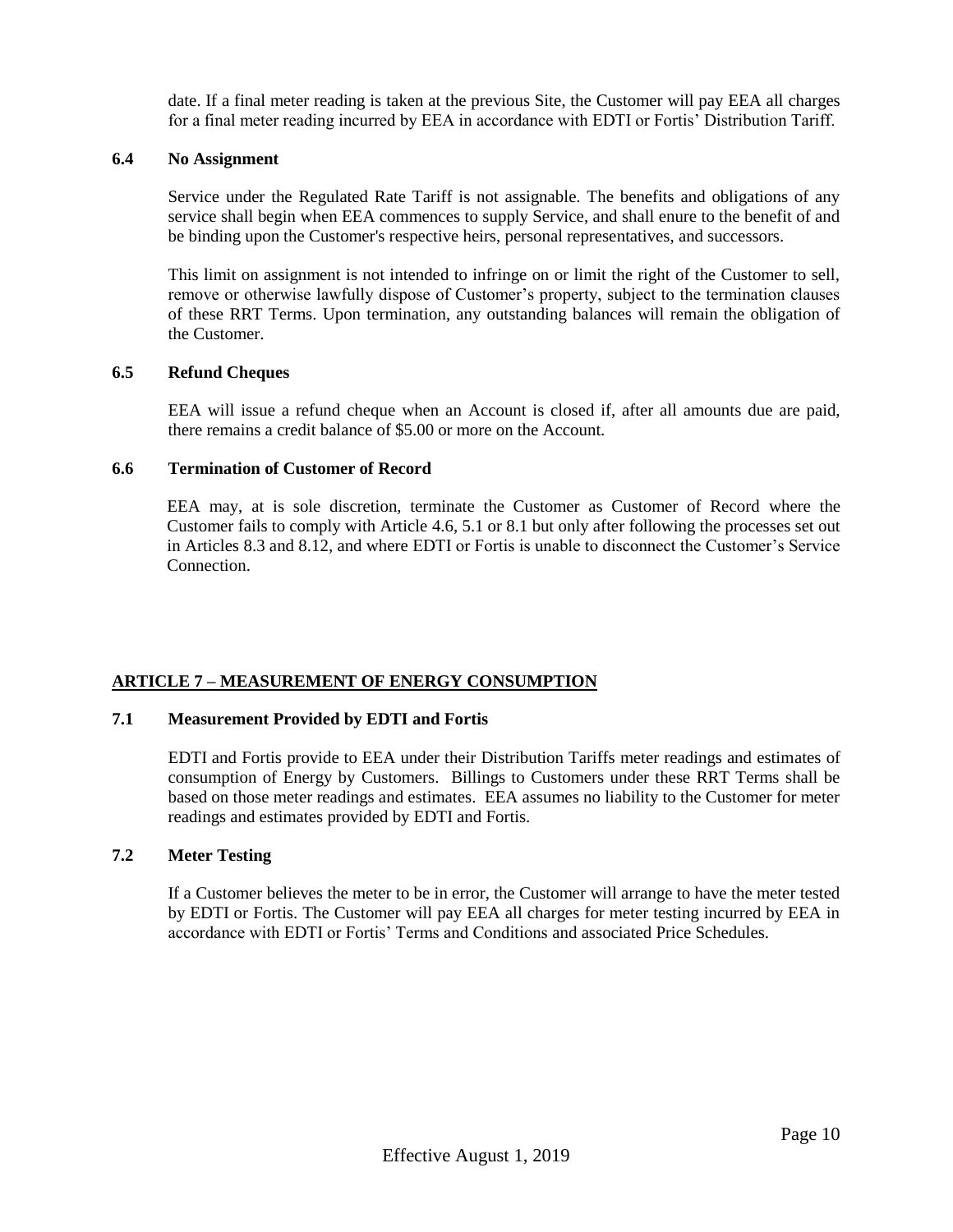#### **ARTICLE 8 - BILLINGS AND PAYMENT**

#### **8.1 Billing Practices**

EEA does not require payment for Service in advance, except where a deposit is required in accordance with these RRT Terms. EEA will bill in accordance with Commission directives on billing processes and quality.

Payment for charges for Regulated Rate Services must be received within 20 days of the statement date as noted on the Customer's bill.

Once per month, or within a time period reasonably close to a month, EEA will send a Customer a bill for Service provided to the Customer during the previous month, or an amount of time reasonably close to a month, calculated in accordance with the Price Schedules. The bill may be combined with a bill for other services that are not subject to the RRO Regulation provided to the Customer by EEA. In the event that a Customer does not provide EEA with notice in accordance with Article 4.2, the issuance of the bill may be delayed. The Customer's obligation to pay the amount set out in the bill shall continue despite any failure of EEA to provide a bill in a timely fashion. EEA will not issue bills for charges pertaining to periods greater than 12 months prior to the billing date except in circumstances outside of EEA's control.

# **8.2 Responsibility for Payment after Account Closure**

The Customer is responsible for payment for all Services provided to the Customer up to the time EEA has closed the Account and until payment for final charges for any applicable non energy, consumption and Distribution and Transmission Tariffs has been made. If a Customer's Service is discontinued by EEA or disconnected under the EDTI or Fortis' Terms and Conditions or if a Customer is terminated as the Customer of Record, the Customer is responsible for payment for all Regulated Rate Service provided to the Customer up to the time of such discontinuation or disconnection or termination as the Customer of Record, for any Distribution and Transmission Tariffs incurred by EEA in accordance with EDTI or Fortis' Terms and Conditions up to and after the disconnection or discontinuance date or termination as the Customer of Record, for any applicable non-energy charges and until payment for final charges for consumption, Distribution and Transmission Tariffs and any applicable non-energy charges has been made.

# **8.3 Responsibility to Pay and Remedies for Non-Payment**

Subject to Article 8.1 and 8.2, each Customer shall pay the full amount of any bill issued by EEA by the due date specified on the bill, without prejudice to the Customer's right to contest any rate or fee charged. A failure to pay any amount billed by EEA with the exception defined in Article 10.1 shall be a default of payment under these RRT Terms and the Customer shall be subject to EEA's collection policies as outlined in this Article 8.3 and to the discontinuance or termination of Service and disconnection of the Customer's Service Connection(s) as provided under this Article 8.3.

Without limitation of other remedies available to it, EEA may take one or more of the following actions should the Customer fail to pay billed amounts in full on time:

- (a) request a Deposit or an increased Deposit;
- (b) provide notice to the Customer that payment has not been received, and stipulating the timing for future action if payment or other arrangements are not made;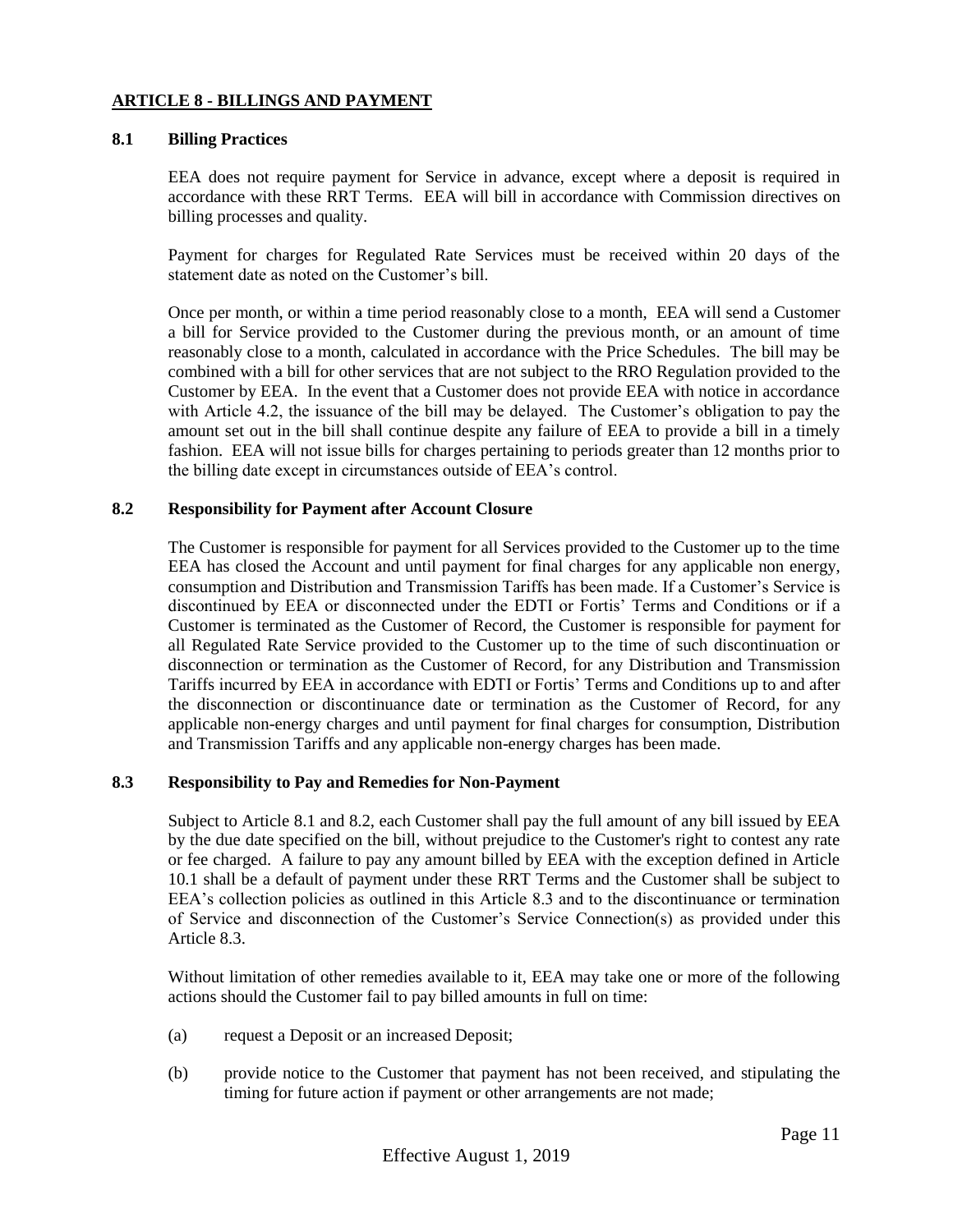- (c) provide notice indicating pending notice of disconnection and timing of disconnection action;
- (d) subject to limitations on disconnection outlined in applicable laws, initiate disconnection;
- (e) use collection agencies; and
- (f) take legal action.

Prudent and reasonable collection costs incurred by EEA may be added to the Customer's bill. If a Customer has any unpaid charges or other amounts owing on any of its current or previously held Accounts, the debt may be transferred to any other Service Account held by the same Person as the Customer and any Security held in respect of such Account may be applied against the unpaid charges.

# **8.4 Adjustments to Bills**

Bills rendered by EEA shall contain the information prescribed in applicable legislation. Bills rendered by EEA under these RRT Terms may be adjusted from time to time to, among other things, reflect adjustments by EDTI and Fortis under their Distribution Tariff and EEA will issue charges or credits as appropriate to affected Customers.

# **8.5 Late Payment Charge**

If a Customer does not pay a bill in full by 20 days after the statement date specified on the bill, subject to disputed charges as outlined in Article 10, the payment will be considered late and a late payment charge may be applied. The Customer will be liable to pay to EEA, in addition to the amount of the bill, a late payment charge equal to 2.5% of the unpaid amount of the bill that applies to the current billing period. The outstanding unpaid amount, including the late payment charge, shall be added to the charges that become due and payable in the next bill. Should the bill remain outstanding after the due date, EEA may commence collection action in accordance with Article 8.3. In addition, EEA may require Security or an increase in the amount of an existing Security. If considered to be interest payable for credit advanced, then the late payment charge is equivalent to a maximum yearly rate of 45.6%.

# **8.6 Restoration of Regulated Rate Service**

In order for Service to be restored after it has been discontinued or disconnected for non-payment, the Customer must pay all outstanding charges in full. EEA will apply a reconnection fee prescribed in the EEA Price Schedule, and EDTI and Fortis Distribution Tariffs after Service restoration. The Customer may be required to provide Security to EEA. At EEA's discretion, EEA may allow the Customer to make payment arrangements to settle arrears amounts over a reasonable amount of time.

# **8.7 Partial Payments**

Partial payments on an Account will be applied to the unpaid amounts (including amounts for any other services not included in Services) outstanding on the oldest bills. If a payment does not cover the total unpaid amount outstanding on a bill, and the bill includes charges for both Service and any other service, then the payment will be applied to the unpaid charges for Service and any other service pro rata, on the basis of the respective amounts for those charges.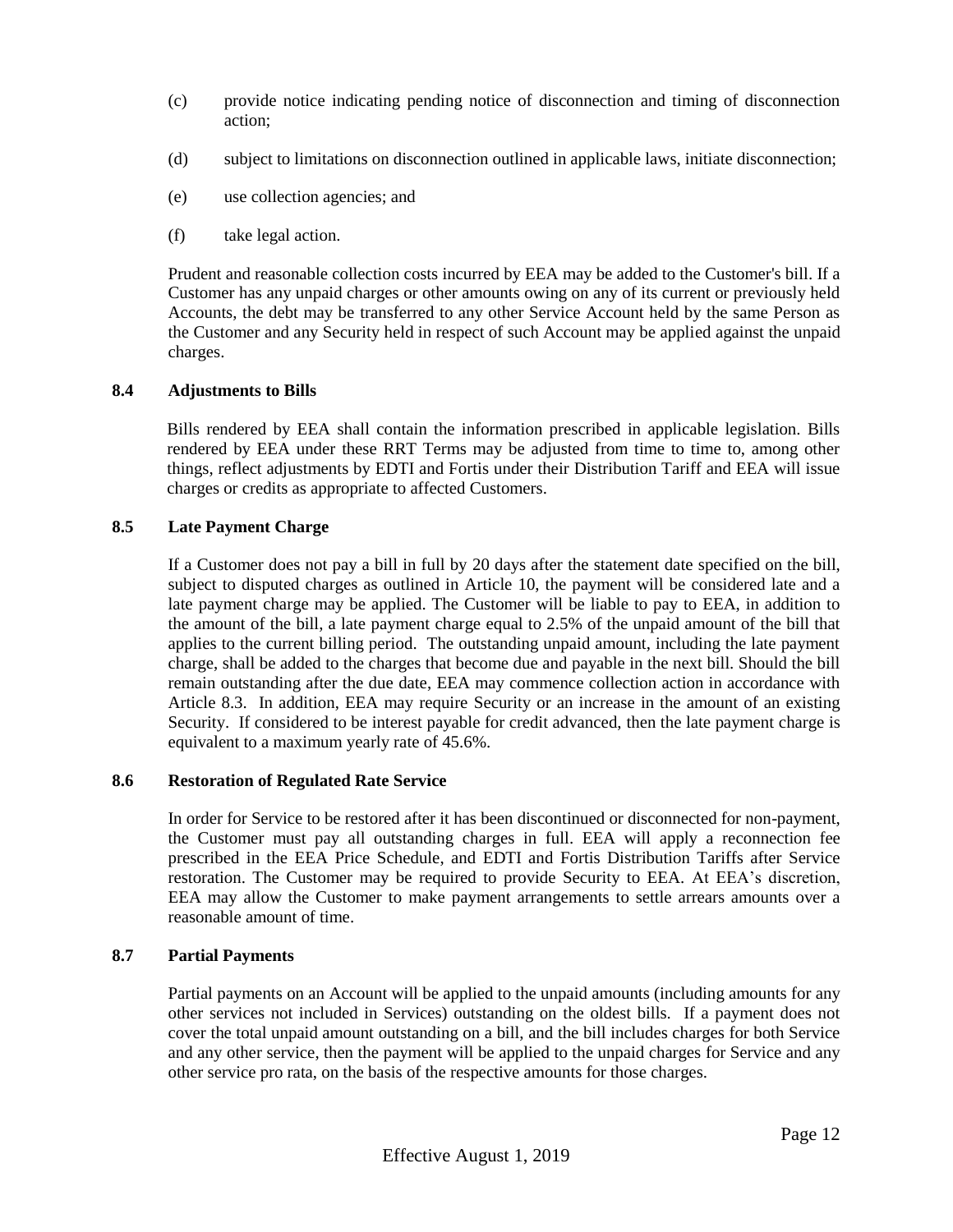# **8.8 Over Payments**

If the Customer pays EEA an amount in excess of what is owed to EEA, the excess amount will be carried as a credit balance on the Customer's Account and applied to bills for future Services unless the Customer requests a refund. Interest will not be paid on a credit balance.

# **8.9 Legal Tender**

EEA accepts the legal tender of Canada as defined in the *Currency Act,* S.C 1985, C-52 for payments. EEA may refuse to accept payment when the Customer attempts to make payment by a cheque drawn on a form other than a bank cheque. EEA follows the coin acceptance limitations specified in the *Currency Act*, S.C. 1985, c. C-52 as follows:

Payment in coin may be made to the maximum amount of:

- Forty dollars if the denomination is two dollars or greater but does not exceed ten dollars,
- Twenty-five dollars if the denomination is one dollar,
- Ten dollars if the denomination is ten cents or greater but less than one dollar,
- Five dollars if the denomination is five cents, and
- Twenty-five cents if the denomination is one cent.

# **8.10 Other Occupants' Liability for Payment and Change of Customer of Record**

Where the Customer of Record for a Site has vacated the premises where the Site is located or defaulted on payment of a bill for Service, other occupant(s) of the premises who continue to receive Service shall be deemed to be the Customer(s) of Record and shall be liable for payment for Services provided in accordance with the Regulated Rate Tariff.

When a prospective Customer is applying for Service or an existing Customer of Record has applied for and received Service at a Site and the preceding Customer of Record for the Site has a history of non-payment, EEA may request the prospective Customer or the current Customer of Record to provide additional information requested by EEA to determine the identity, organization and/or control of the Person(s) occupying the Site, including, but not limited to, lease agreements and records describing the organization and control of business entities occupying the Site.

# **8.11 Owner's Liability for Payment**

In circumstances where:

- (a) there is no Customer of Record registered on the accounting records of EEA; and
- (b) there are no other occupants of the Site who continue to receive Service,

the Property Owner shall be deemed to be the Customer of Record and shall be liable for payment for Services provided in accordance with the Regulated Rate Tariff until the date a new Customer of Record is determined by EEA provided that a rural Property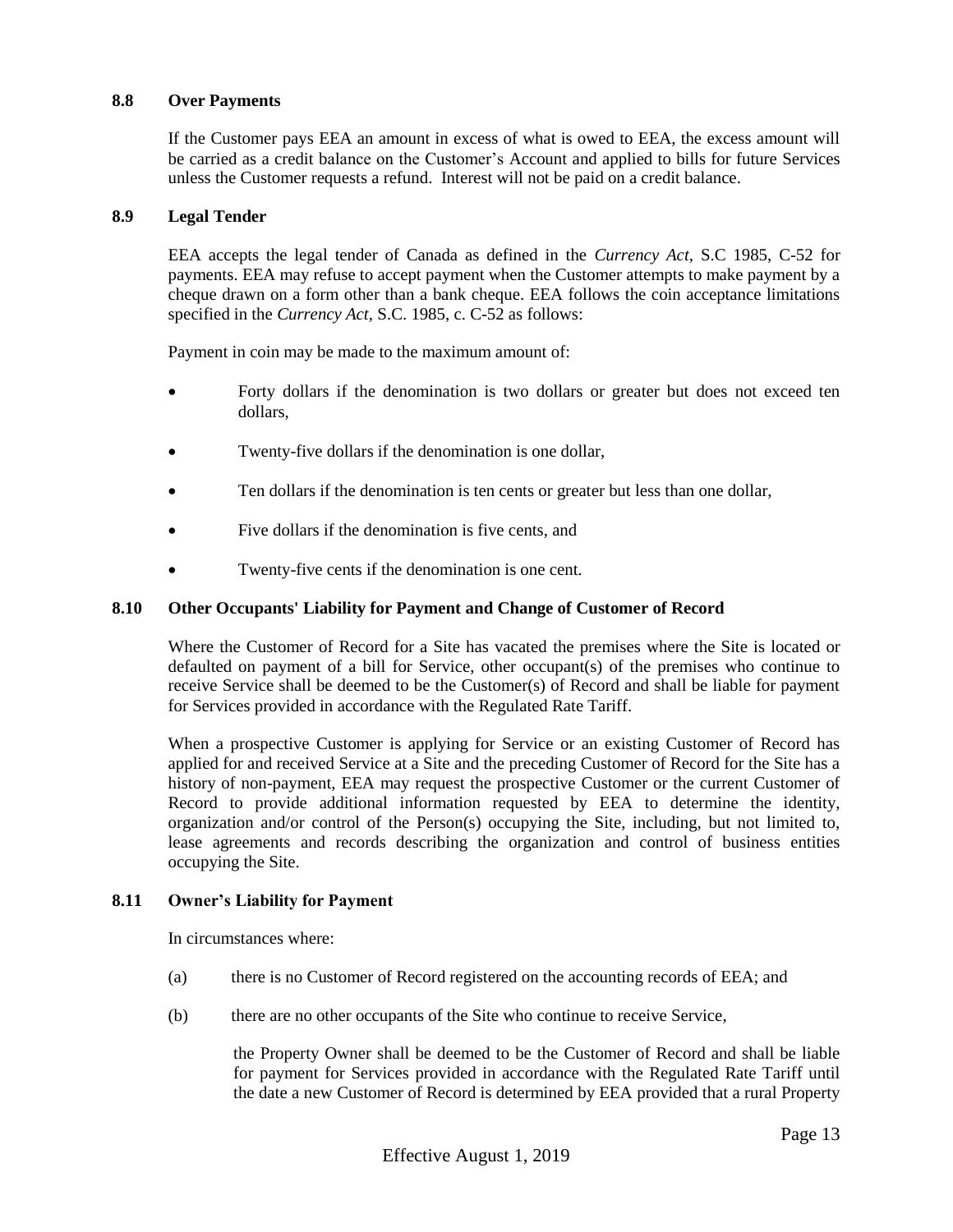Owner will not be deemed to be the Customer of Record or made responsible for paying Regulated Rate Tariff charges related to Service for an energy company's oil and natural gas facilities located on the rural Property Owner's site or sites unless the rural Property Owner directly requested the Service or will receive a benefit from the continuation of the Service. The Property Owner when deemed to be the Customer of Record under this provision shall be liable for all charges relating to identifying, searching for and contacting the Property Owner as a result of there being no Customer of Record for the Site.

# **8.12 Disconnection of Service by EEA**

EEA must not request the disconnection of a Customer unless

- (a) the Customer requests the disconnection;
- (b) the Customer's account is in arrears and the disconnection will occur within the Permissible Disconnection Period;
- (c) the Customer is receiving electricity service but fails to provide information or provides incorrect information for billing purposes and the disconnection will occur within the Permissible Disconnection Period; or
- (d) the premises or property served by a Site reasonably appears to be vacant or unoccupied.

EEA must not refer a Customer to a credit agency unless the Customer's account is in arrears.

EEA must not provide written notice of:

- (a) a pending disconnection except for the reasons set out in section 8.12 (b) (d), or
- (b) a pending referral to a credit agency unless the Customer's account is in arrears.

#### **8.13 Lost Bills**

If a Customer's bill is lost or not received, the Customer should contact EEA to determine the amount owed. Failure to receive a bill does not release a Customer from the obligation to pay the amount owing to EEA. EEA may in its discretion apply the late payment charge according to Article 8.5, in circumstances where a Customer requires a duplicate copy of the bill.

# **8.14 Responsibility for Collection Costs**

Recovery of any balance on a Customer's bill that has not been paid by the date that payment is due in accordance with Article 8.1, may be referred to a collection agency or other legal action taken to collect the outstanding amount.

Prudent and reasonable collection costs incurred by EEA, including external legal and collection fees, will be added to the Customer's bill.

# **8.15 Dishonoured Payments**

In addition to any late payment charge under Article 8.5 of these RRT Terms, a Customer whose payment is dishonoured shall pay the charge as specified in the Price Schedule.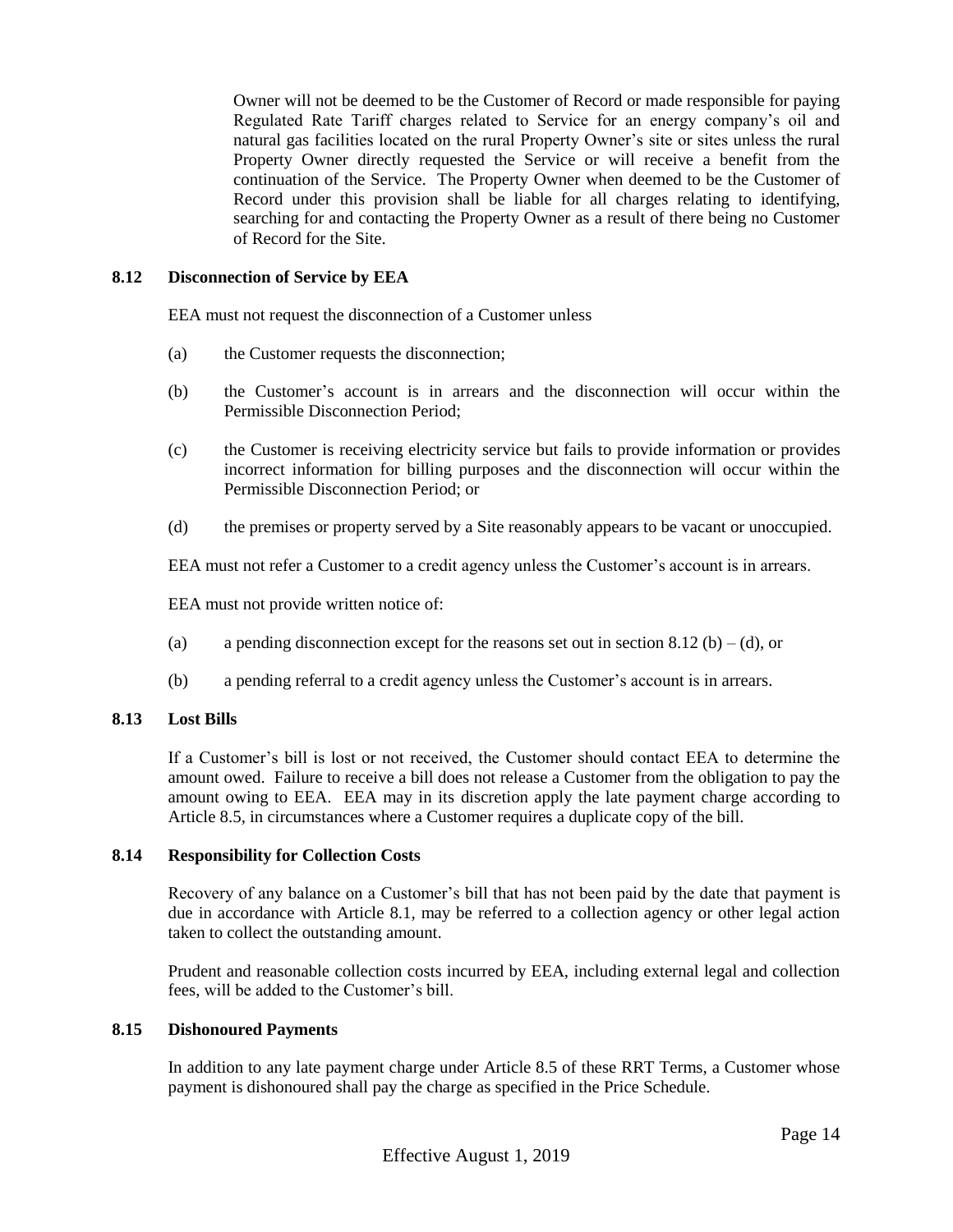A Customer will be charged a fee in accordance with the Price Schedule for each payment dishonoured for Non-Sufficient Funds. A dishonoured payment may trigger immediate collection action which could lead to disconnection of the Customer's Service Connection(s) as provided under Article 8.3. In addition, a Customer may be assessed a security deposit under Article 5.1. A dishonoured payment may include, but is not limited to cheques, credit cards or authorized withdrawal payments.

# **ARTICLE 9 - RESPONSIBILITY AND LIABILITY**

# **9.1 Requirements in the EUA**

In addition to any rights and obligations contained in these RRT Terms, EEA and the Customer are bound by the EUA and other applicable legislation.

EEA shall maintain security standards, including control of access to data and other information, consistent with applicable legislation and business practice in the industry.

# **9.2 Interruption of Regulated Rate Service**

EEA does not own or operate the Distribution System or any other part of the AIES and does not guarantee continuous Service.

#### **9.3 Force Majeure**

EEA is relieved of its obligations under its Regulated Rate Tariff and these RRT Terms, and shall not be liable for any failure to perform any service under the Regulated Rate Tariff or any term of these RRT Terms to the extent that and when such failure is due to, or is a consequence, any event of Force Majeure.

Should a residence or business being served be suspended or discontinued, due to fire or other causes beyond the control of the Customer, any services, and related fees and charges except pass through charges from Owners, upon request by the Customer, shall become inoperative until business is resumed, except for unbilled amounts due EEA for Service already provided, at which time any Service and related fees shall again become operative. Upon resumption of Service, the Customer's credit standing with EEA will be no worse than it was prior to the suspension of Service.

# **9.4 Limitation on EEA Liability to Customer**

Except for direct physical loss, injury or damage to a Customer or the Customer's property resulting from the negligence or wilful misconduct of, or breach of these RRT Terms by EEA or its employees or agents or contractors acting within the scope of their employment, EEA shall not be liable to a Customer, whether in tort, contract, strict liability or otherwise, for any loss, damage, expense, charge, cost or other liability of any kind suffered or incurred by the Customer arising out of or in any way connected with any interruption, defect, irregularity, failure, curtailment or reduction in Service. Under no circumstance or for any reason shall EEA be liable for any loss, injury or damage of an indirect, special, exemplary, punitive or consequential nature including, without limitation, loss of revenues, loss of profits, loss of earnings, loss of contract,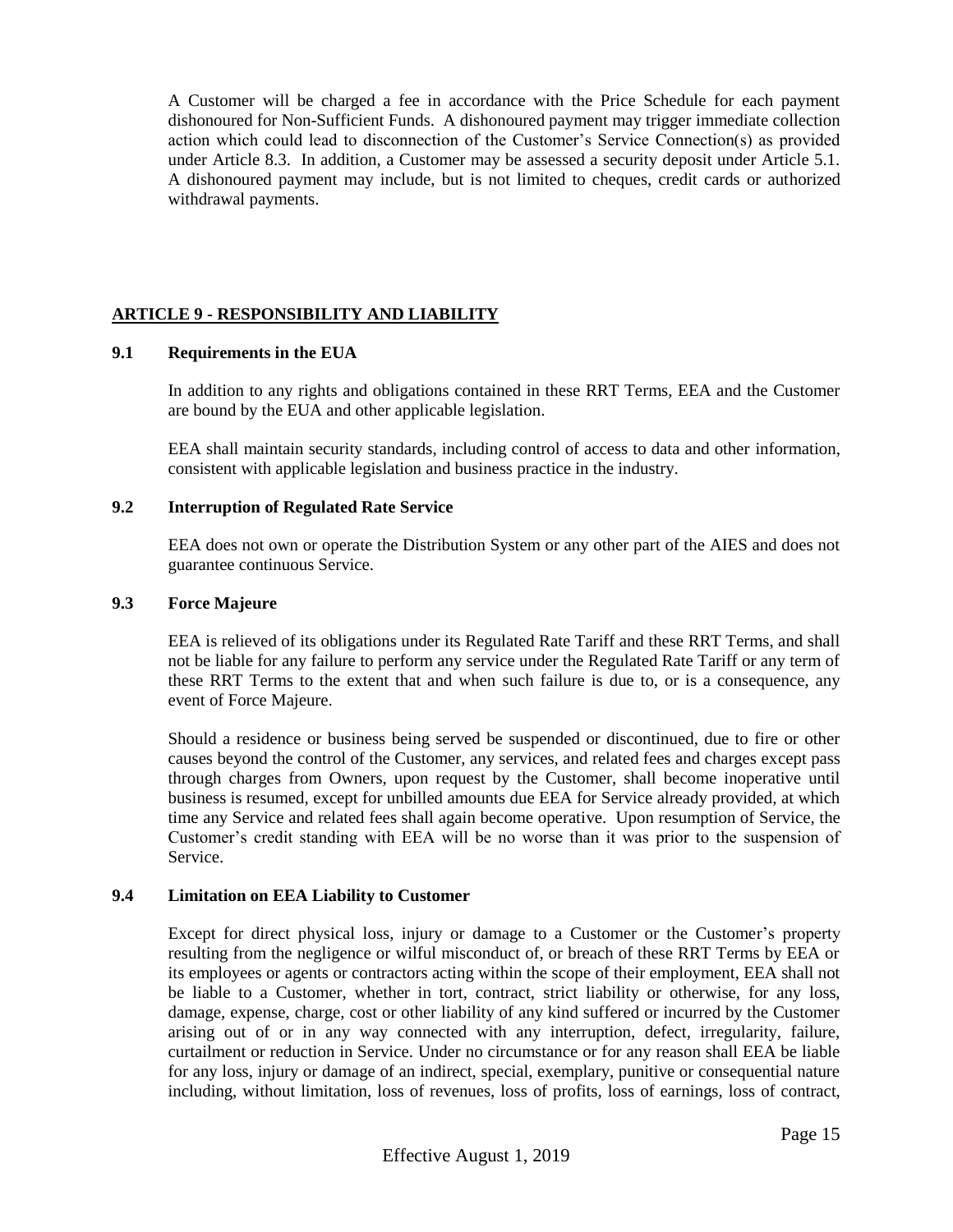loss of opportunity, cost of capital, business interruption, claims of a Customer, Customer's customers, contractors or other third parties or any other similar loss, damage, expense, cost or liability whatsoever, whether or not any such loss, damage, expense, cost or liability was foreseeable. Any claim by a Customer for loss, injury or damage, must be filed with EEA within **two years** from the date of occurrence of the incident that is the subject of the claim, failing which EEA shall have no liability to the Customer for any such loss, injury or damage.

# **9.5 Distribution Tariff**

Each Customer shall be responsible for the Service Connection to a Site to permit the Customer to receive Regulated Rate Service. As a condition of receiving Regulated Rate Service, each Customer agrees to be bound by, and shall comply with, all provisions of the Distribution Tariff applicable to the Customer. At the request of EEA, a Customer will enter into an agreement with EDTI or Fortis confirming that the Customer is bound by the applicable provisions of the Distribution Tariff.

# **9.6 Indemnification by Customer**

Each Customer shall indemnify and hold EEA and its employees, agents and contractors harmless from and against any claim for any loss, damage, expense, charge, cost (including legal fees), fine, penalty or other liability of any kind suffered or incurred by EEA (including charges or liability arising under EDTI's and Fortis' Tariff) arising out of or in any way connected with any failure by the Customer or its Facilities to comply with any of the provisions of EDTI or Fortis' Distribution Tariff applicable to the Customer or its Facilities or any legal or regulatory requirement related to Distribution Access Service required to be complied with by the Customer. Without limiting the generality of the foregoing, the Customer shall be liable to compensate EEA for any costs, expenses or liabilities that it incurs under the provisions of any Owner's terms and conditions arising out of or connected with any action or inaction of the Customer related to Service.

# **9.7 EEA Indemnification**

EEA shall indemnify and hold a Customer harmless from and against direct physical loss, injury or damage to the Customer or the Customer's property resulting from the negligence or wilful misconduct of EEA or its employees, agents or contractors acting within the scope of their employment or breach of these RRT Terms. For the purpose of this Article 9.7, "direct physical loss, injury, or damage" shall not include any loss, injury or damage of an indirect, special, exemplary, punitive or consequential nature including, without limitation, loss of revenues, loss of profits, loss of earnings, loss of contract, loss of opportunity, cost of capital, business interruption, claims of a Customer's customers, contractors and other third parties or any other similar loss, damage, expense, cost or liability whatsoever, whether or not any such loss, damage, expense, cost or liability was foreseeable. Any claim by a Customer for indemnity for loss, injury or damage, must be filed with EEA within **two years** days from the date of occurrence of the incident that is the subject of the claim, failing which EEA shall have no obligation to indemnify the Customer for any such loss, injury or damage.

# **9.8 EEA Service Guarantee**

**9.8.1** EEA shall provide a credit of \$150 to a Customer who is subject to one of the following errors made by EEA, in accordance with Rule 003:

If EEA provides written notice of: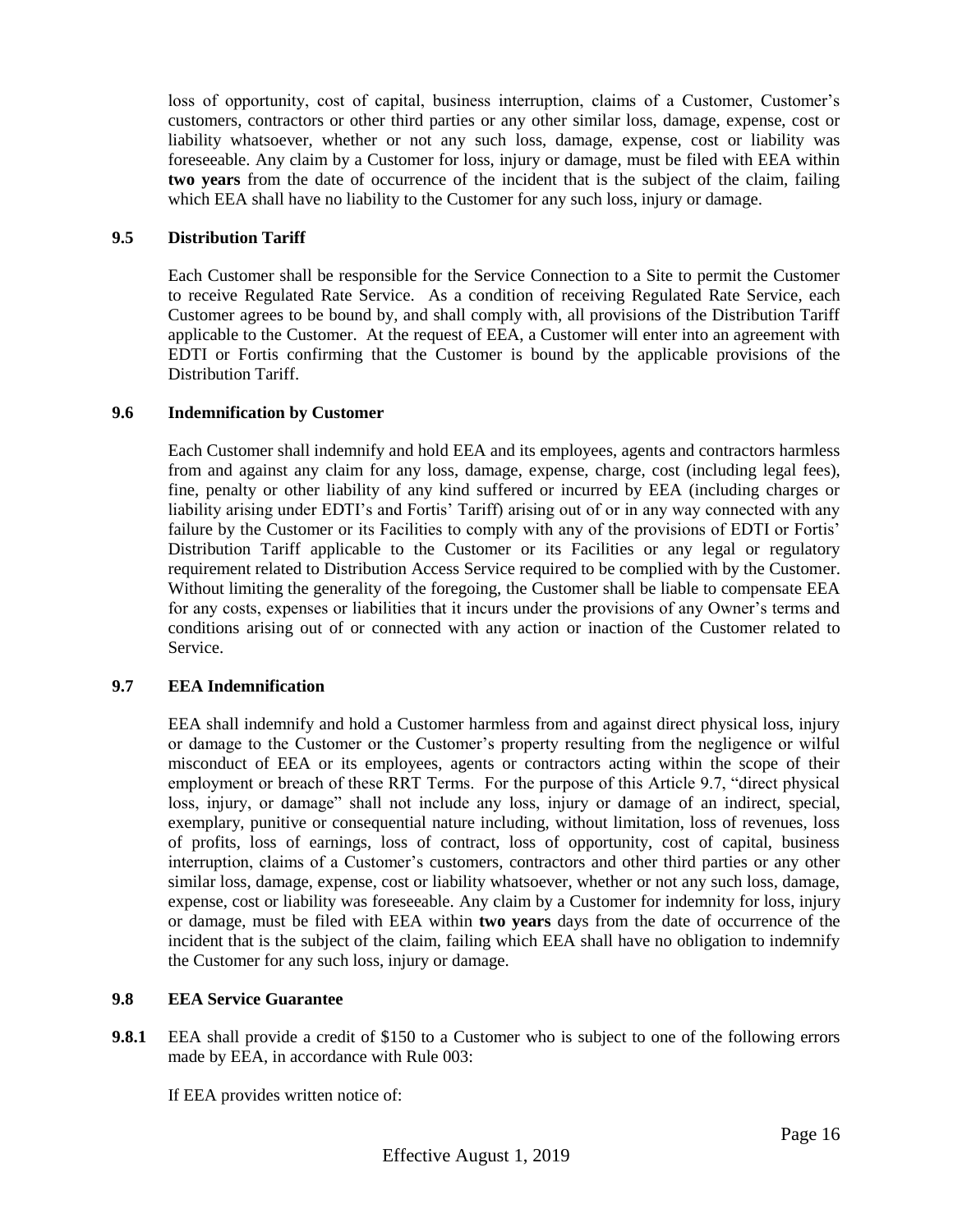- (1) a pending disconnection for any reason other than:
	- (a) the Customer's account is in arrears and the disconnection will occur within the Permissible Disconnection Period;
	- (b) the Customer is receiving Regulated Rate Service but fails to provide information or provides incorrect information for billing purposes and the disconnection will occur within the Permissible Disconnection Period;
	- (c) the premises or property served by a Site reasonably appears to be vacant or unoccupied.
- (2) a pending referral to a credit agency when the Customer's account is not in arrears.
- **9.8.2** Payment of the \$150 credit will not be provided where no error has been made by EEA, and in particular the credit shall not be provided in the following circumstances:
	- (1) EEA's written notice of pending disconnection [or pending referral to a credit agency] was not issued in error, and such notice and the customer's payment crossed in the mail.
	- (2) EEA's written notice of pending disconnection [or pending referral to a credit agency] was not issued in error, and such notice was in mail transit at the time the customer made or attempted to make payment by visiting the premises of an authorized payment acceptance establishment, such as a bank, trust company or credit union.
	- (3) The electric distributor disconnected a customer in error, rather than as instructed by EEA.
	- (4) EEA's written notice of pending disconnection [or pending referral to a credit agency] was not issued in error, and such notice was properly mailed, but the customer did not pick up the mail from locations such as a post office, super mail box, or home mail box.
	- (5) EEA's written notice of pending disconnection [or pending referral to a credit agency] was not issued in error, and such notice was undelivered by the mail delivery service.
	- (6) The customer attempted to make payment to the person dispatched by the electric distributor to disconnect the service, where such disconnection was not made in error, but that person was not authorized to accept payment.

# **ARTICLE 10 - DISPUTE RESOLUTION**

Without limiting any party's right under the EUA or to make complaints to the Commission, both parties, acting in good faith shall endeavour to resolve differences prior to taking any action to the Commission. Customers are encouraged to contact EEA first with any issues prior to escalating the issue to the Utilities Consumer Advocate or the AUC.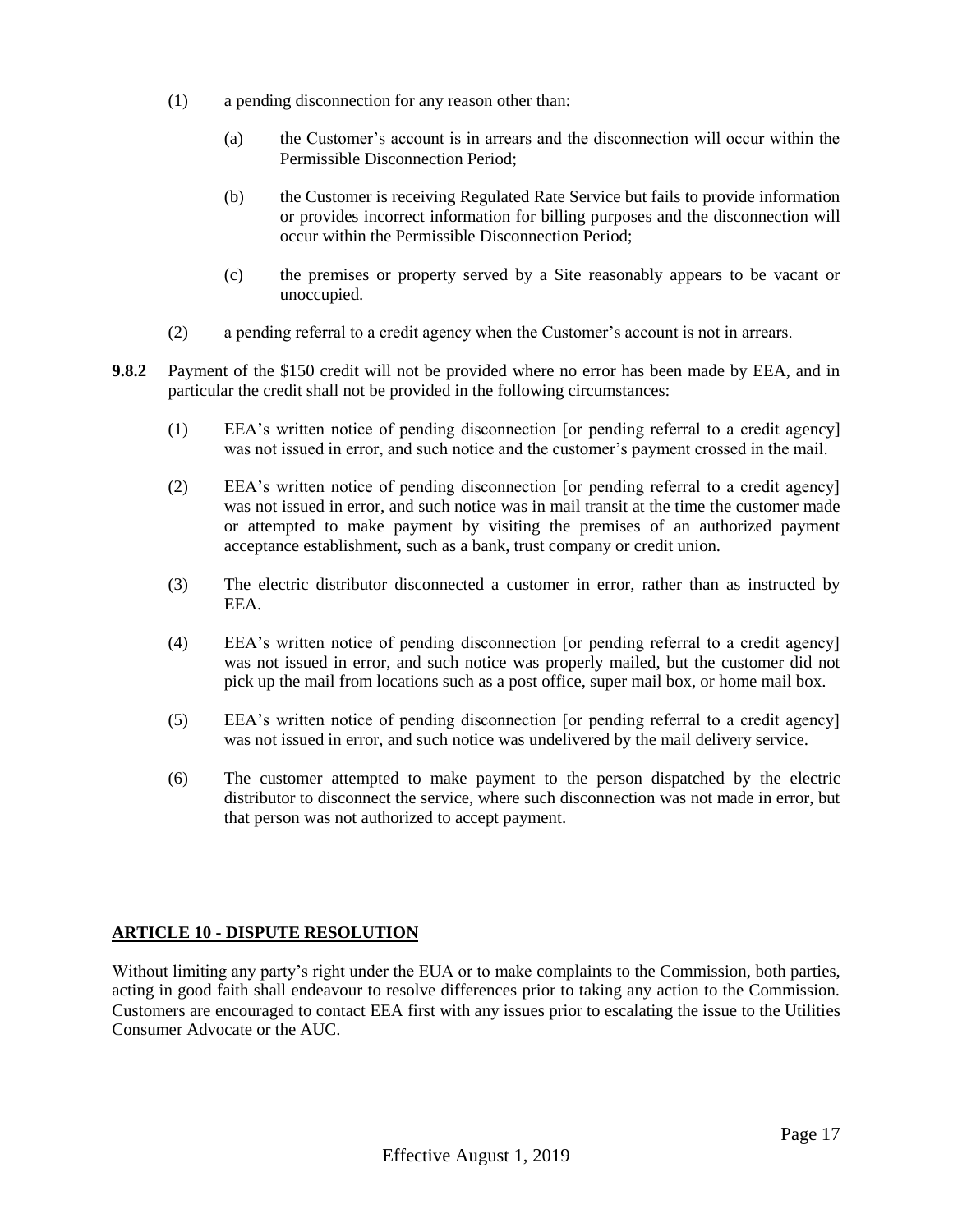# **10.1 Disputed Charges**

The Customer has the right to dispute any charge shown on the Customers' bill by contacting EEA either in writing or by telephone. EEA will investigate all disputes and make any adjustments EEA determines appropriate. If the dispute is within EEA's control and is not resolved within 30 calendar days from the notice, the Customer may escalate the dispute as provided in Articles 10.2 and 10.3 and the Customer will not be required to pay any charges for the disputed period that are in excess of the average monthly bill of the Customer as reasonably determined by EEA. The Customer will be responsible to pay all past and future charges while the specific charge in dispute is being resolved. Any outstanding disputed amount shall be due and payable within 10 Business Days of resolution. No additional charges intended as compensation for the dispute resolution process will be applied to disputed amounts.

# **10.2 Resolution by EEA and Customers**

If any dispute between EEA and a Customer arises at any time in connection with the RRT Terms, EEA and the Customer, acting reasonably and in good faith, shall use their reasonable efforts to resolve the dispute as soon as possible in an amicable manner. If the dispute cannot be otherwise resolved pursuant to this Article 10.2, a representative of EEA and the Customer shall attempt to resolve the dispute through telephone, written communication or meeting.

During the course of a dispute that has been escalated to the AUC in accordance with Article 10.1 EEA shall not terminate or suspend Service for reasons of the escalated dispute, but may terminate or suspend Service if the Customer is in contravention of other aspects of the RRT Terms or is in violation of EDTI's or Fortis' terms and conditions.

#### **10.3 Resolution by a Third Party**

If any dispute had not been resolved pursuant to Article 10.2 within a reasonable time, EEA and the Customer may pursue the matter with the AUC if the matter is within the AUC's jurisdiction or pursue in Alberta any remedies available to them under applicable laws, including arbitration pursuant to the *Arbitration Act (Alberta)*.

# **ARTICLE 11 - MISCELLANEOUS**

# **11.1 Compliance with Applicable Legal Authorities**

EEA and the Customer are subject to, and shall comply with, all existing or future applicable federal, provincial and local laws, all existing or future orders or other actions of the AUC, Independent System Operator or other governmental authorities having applicable jurisdiction. Neither EEA nor the Customer will be required to violate, directly or indirectly, or become a party to a violation of any requirement of the Independent System Operator or any applicable federal, provincial or local statute, regulation, bylaw, rule or order in order to provide or receive Regulated Rate Service. EEA's obligation to provide Service is subject to the condition that all requisite governmental and regulatory approvals for the provision of Service will have been obtained and will be in force during the period Service is provided.